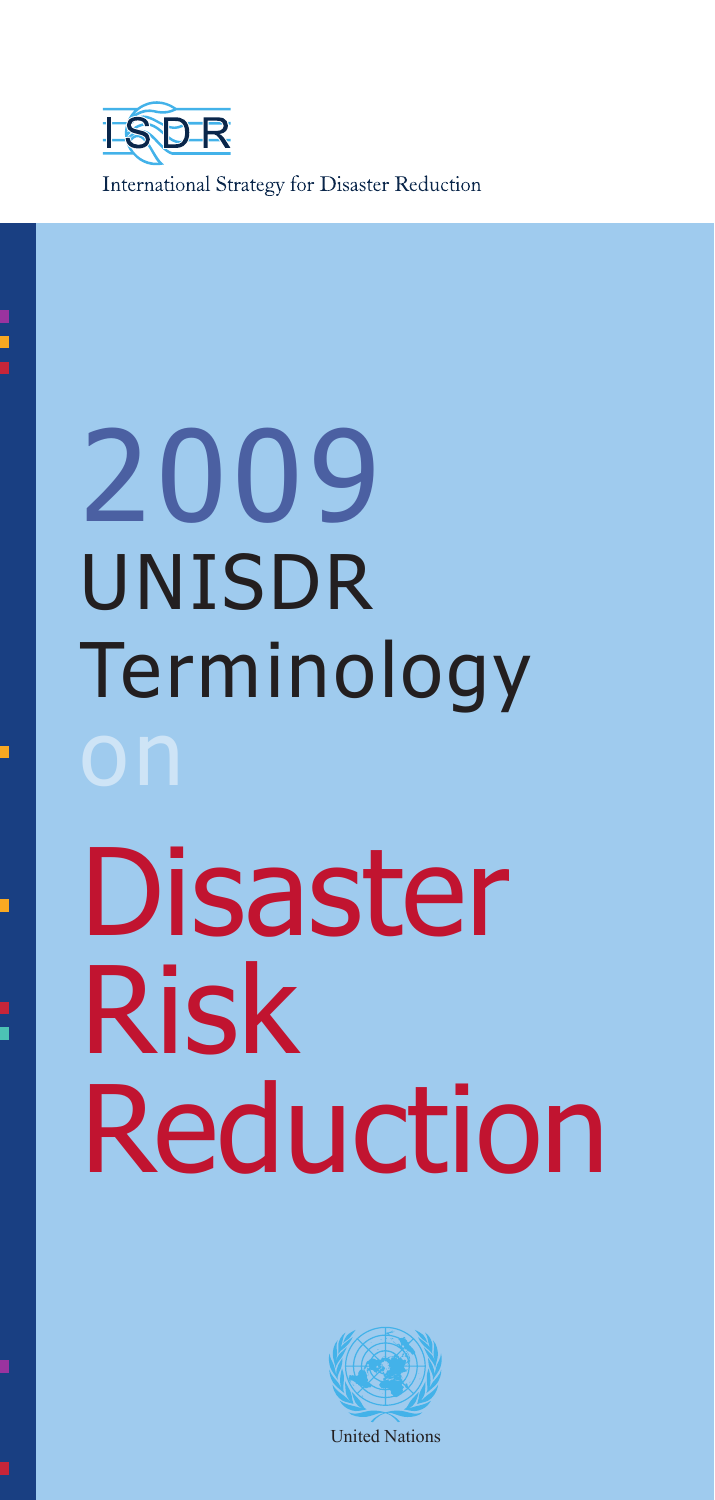Corrective disaster risk management Critical facilities **Disk Published by the United Nations International Published by the United Nations International Public Public** Disaster Reduction (UNISDR) and Strategy for Disaster Reduction (UNISDR) and pla Early Warning Schweizerland, May 2009 The Contract El Territorium Schweizerland, May 2009 The Contract Elizabeth Niño-Southern Oscillation phenomenon Emergency

Building code  $\Box$  Capacity  $\Box$  Capacity Development Climate change  $\square$  Contingency planning  $\square$  Coping capacit  $\blacksquare$  Corrective disaster risk management  $\blacksquare$  Critical facilitie Disaster □ Disaster risk □ Disaster risk management Disaster risk reduction  $\Box$  Disaster risk reduction pla Early warning system **Example Services Ellist Constant** Niño-Southern Oscillation phenomenon **Emergeno** management  $\square$  Emergency services  $\square$  Environment degradation  $\square$  Environmental impact assessment Exposure Extensive risk E Forecast E Geological hazar Greenhouse gases  $\Box$  Hazard  $\Box$  Hydrometeorologic hazard  $\Box$  Intensive risk  $\Box$  Land-use planning  $\Box$  Mitigatic  $\blacksquare$  National platform for disaster risk reduction  $\blacksquare$  Natur hazard **Preparedness Prevention Prospective** disaster risk management  $\Box$  Public awareness  $\Box$  Recover Residual risk  $\blacksquare$  Resilience  $\blacksquare$  Response  $\blacksquare$  Retrofittin Risk **The Risk assessment The Risk manageme**n Risk transfer **Busio-Socio-natural hazard Busion** Structur measures  $\Box$  Non-structural measures  $\Box$  Sustainab development Technological hazard T Vulnerabilit Acceptable risk  $\Box$  Adaptation  $\Box$  Biological hazard Building code **F** Capacity **F** Capacity Development Climate change  $\mathbb{C}$  change  $\mathbb{C}$  planning  $\mathbb{C}$  capacity planning  $\mathbb{C}$ 

emental environmental Constantinoper Emergency services Environmental Emergency services Environmental Emergency  $\alpha$  Environmental impact assessmental input assessment assessment assessment assessment assessment assessment assessment assessment assessment assessment assessment assessment assessment assessment assessment assessment Extensive C United Nations International Strategy<br>
Extensive risk Forecast Geological has response to the case of the case of the case of the case of the case of the case of the case of the case of the case of the case of for Disaster Reduction, 2009 **Figure 19** hazard Intensive Richard Intensive risk Land-use planning Mitigation and Mitigation in the Land-use planning m

National platform for disaster risk reduction Natural

**REPARED PRIS PUBLICATION MAY be freely quoted or reprinted,** disaster risk management of the source is requested.  $R_{\text{max}}$  but acknowledgement of the source is requested. **Risk assessment Risk manager Risk manages its reproduction and The Risk management Risk management Risk management Risk management Risk management Risk management Risk management Risk management Risk management Risk manag Risk translation. If any reproductions or translations are supplied with the structural measures of the structural measures of the structural measures in the structure of the structure of the structure of the structure o**  $\Box$ Non-structural generated, a copy of the document is requested to structure The last the be forwarded to the UNISDR. risk Adaptation Biological hazard Building

code Capacity Capacity Development Climate **Change Contingency Phase Contingency planning capacity in the English terminology, and its translations into Corrective disaster Arabic, Chinese, French, Russian, and Spanish, are** Disaster risk management available on the UNISDR website at: Disaster risk reduction www.unisdr.org/publications and plan plan Early warning system system system system system system services Elizabeth system services Elizabeth system sy Niño-Southern Oscillation phenomenon Emergency www.preventionweb.netmana**gement Emergency services Environmental**ent

degradation Environmental in particular in particular in the second state  $\mathbb R$ 



 $\blacksquare$  Greenhouse gases  $\blacksquare$  and  $\blacksquare$  are the contraction is printed to the contraction of the contraction of the contraction of the contraction of the contraction of the contraction of the contraction of the contract vegetable-based inks

 National platform for disaster risk reduction Natural hazard Preparedness Prevention Prevention Prevention Prevention Prevention Prevention Prevention Prevention Pr disaster risk management Public awareness Recovery Recovery Recovery Recovery Recovery Recovery Recovery Recovery Recovery Recovery Recovery Recovery Recovery Recovery Recovery Recovery Recovery Recovery Recovery Recovery Residual risk **Resilience Response Retrofitting**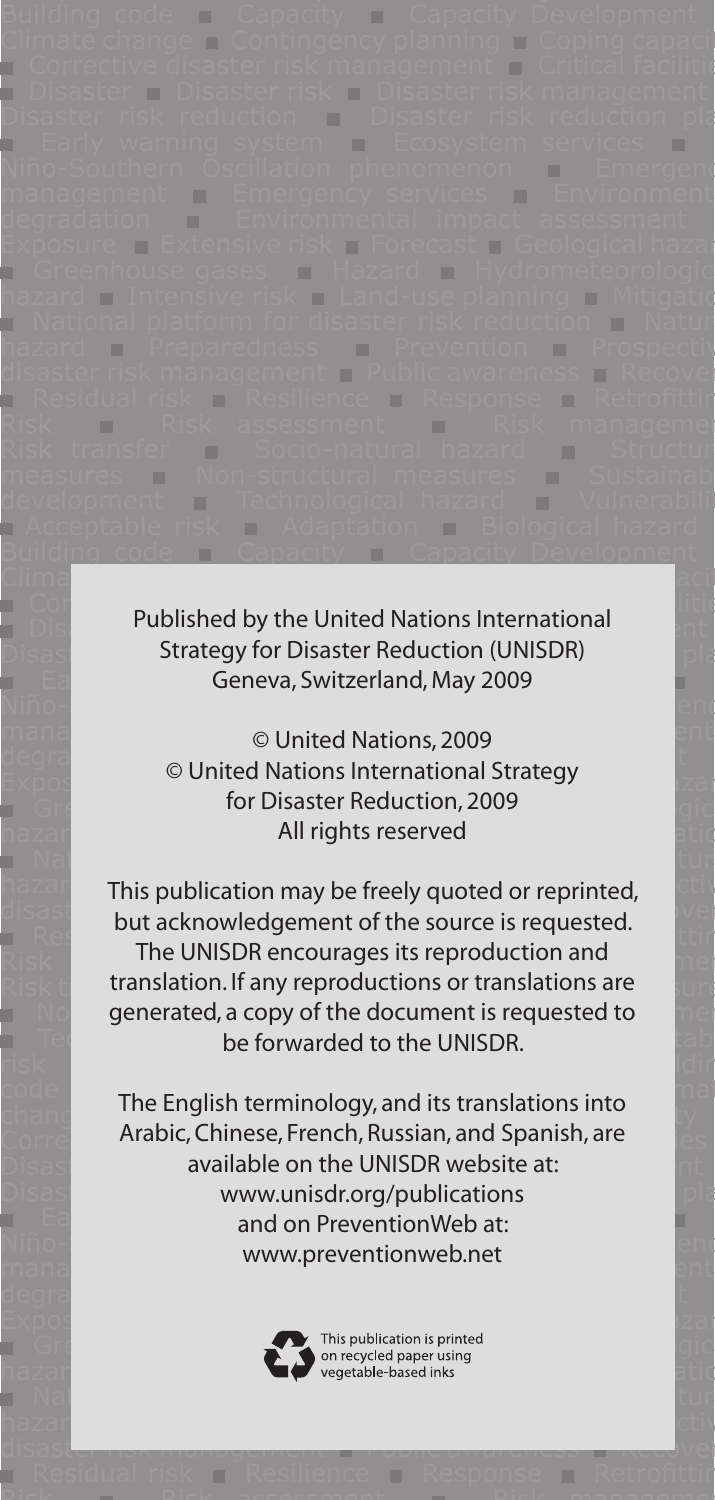# 2009 UNISDR Terminology Disaster Risk Reduction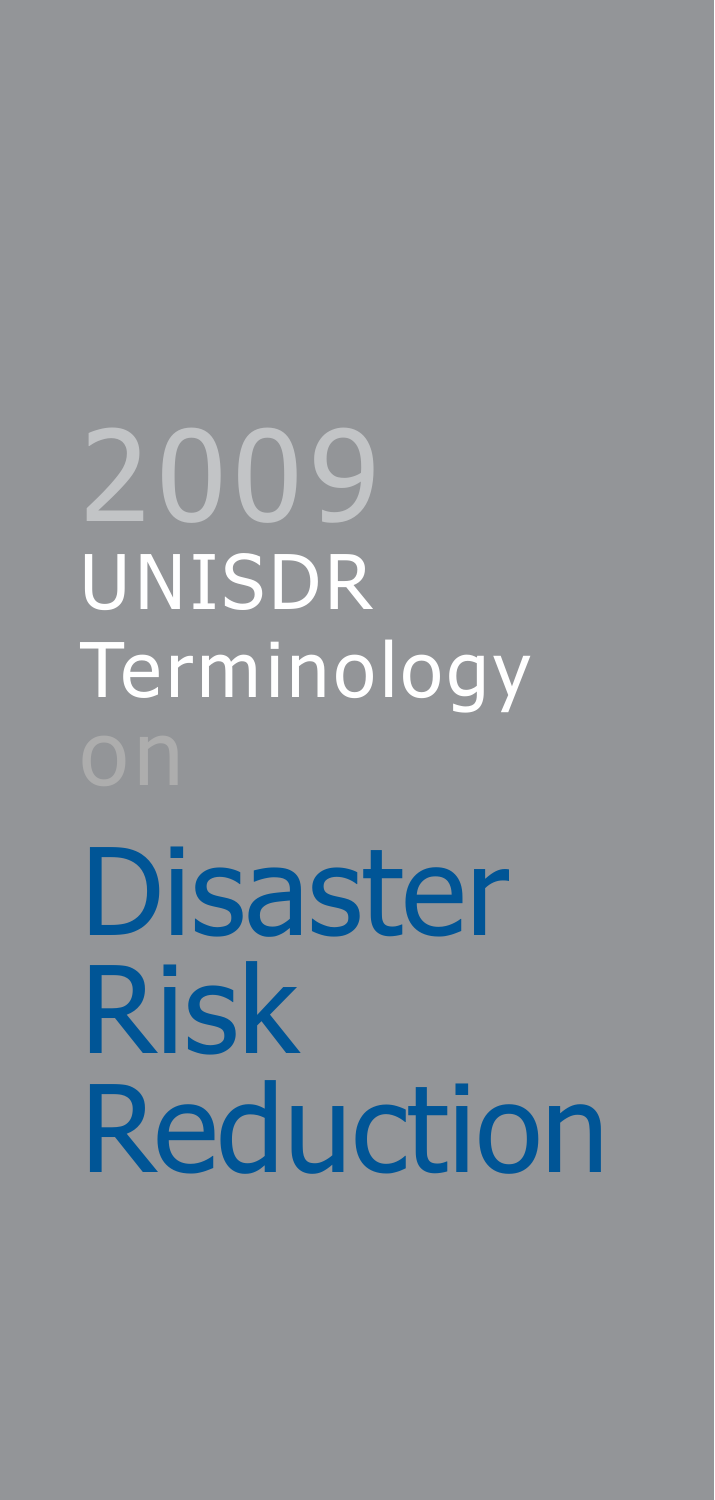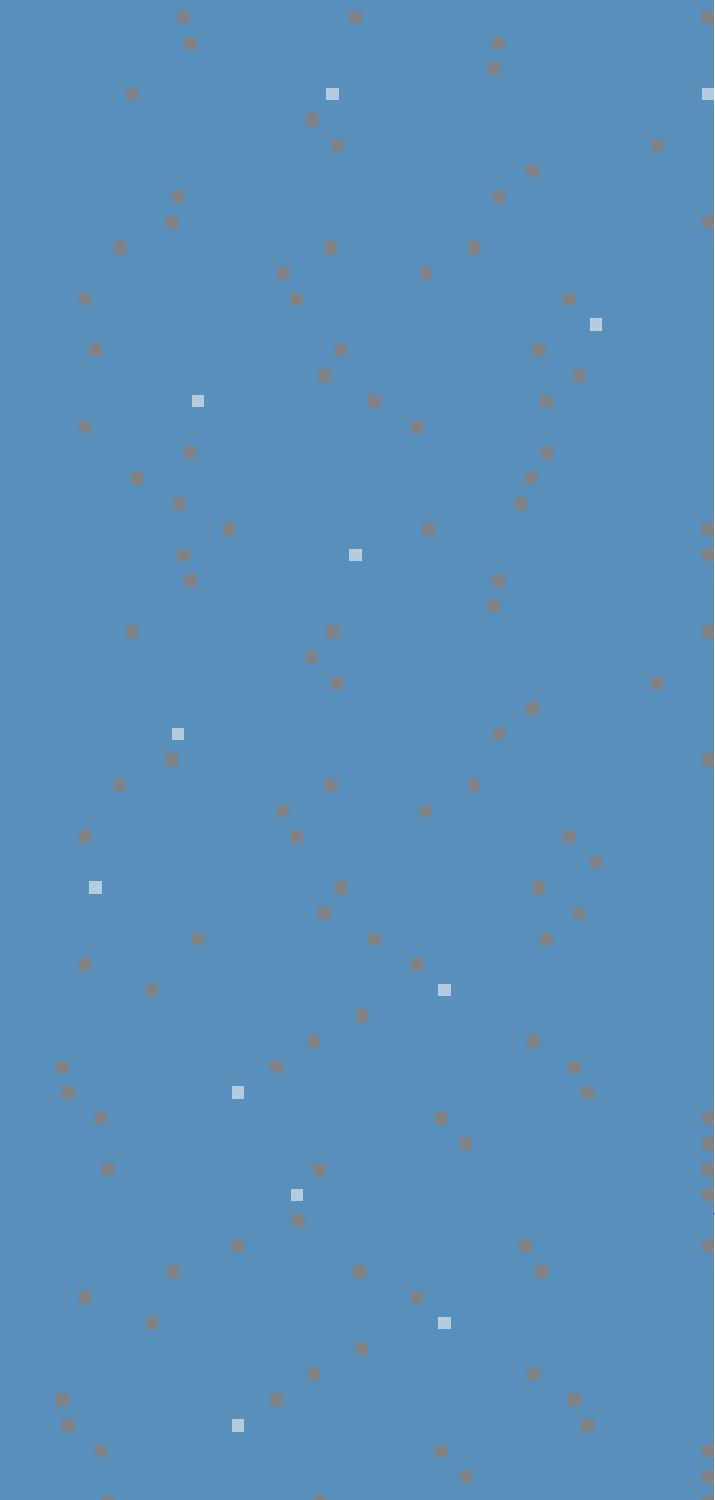The United Nations International Strategy for Disaster Reduction (UNISDR) Terminology aims to promote common understanding and common usage of disaster risk reduction concepts and to assist the disaster risk reduction efforts of authorities, practitioners and the public. The previous version "Terminology: Basic terms of disaster risk reduction" was published in "Living with risk: a global review of disaster risk reduction initiatives" in 2004. The following year, the Hyogo Framework for Action 2005-2015 requested the UNISDR to "update and widely disseminate international standard terminology related to disaster risk reduction, at least in all official United Nations languages, for use in programme and institutions development, operations, research, training curricula and public information programmes".

The 2009 version is the result of a process of ongoing review by the UNISDR and consultations with a broad range of experts and practitioners in various international venues, regional discussions and national settings. The terms are now defined by a single sentence. The comments paragraph associated with each term is not part of the definition, but is provided to give additional context, qualification and explanation. It should be noted that the terms are not necessarily mutually exclusive, and in some cases may have overlapping meanings.

The Terminology has been revised to include words that are central to the contemporary understanding and evolving practice of disaster risk reduction but exclude words that have a common dictionary usage. Also included are a number of emerging new concepts that are not in widespread use but are of growing professional relevance; these terms are marked with a star (\*) and their definition may evolve in future. The English version of the 2009 Terminology provides the basis for the preparation of other language versions. Comments and suggestions for future revisions are welcome and should be directed to the UNISDR (see www.unisdr.org).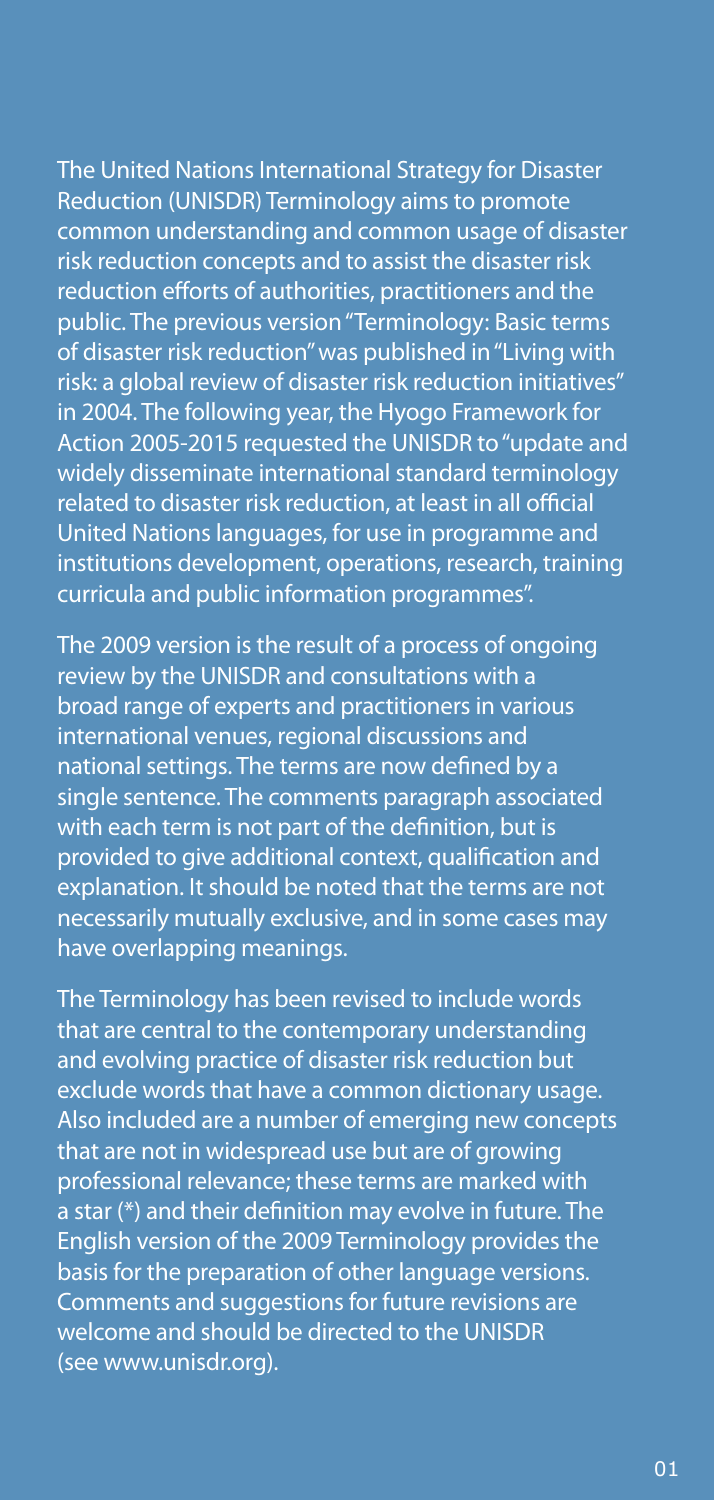# Terms

Acceptable risk  $04 \square$  Adaptation 04

**Biological hazard 04**  $\Box$  Building code 05

Capacity 05  $\square$  Capacity Development 06  $\square$ Climate change  $06$   $\blacksquare$  Contingency planning 07 Coping capacity 08 Corrective disaster risk management\*  $08 \equiv$  Critical facilities  $08$ 

**Disaster 09** Disaster risk 09 Disaster risk management 10 Disaster risk reduction 10  $\blacksquare$ Disaster risk reduction plan\* 11

**Early warning system 12** Ecosystem services 12 El Niño-Southern Oscillation phenomenon 13 Emergency management  $13$  Emergency services  $14$  E Environmental degradation  $14$  Environmental impact assessment  $15$  Exposure  $15$  Exposure Extensive risk\* 15

Forecast 16

Geological hazard  $16$  Greenhouse gases 17

Hazard 17 Hydrometeorological hazard  $18$ 

\* Emerging new concepts that are not in widespread use but are of growing professional relevance; the definition of these terms remain to be widely consulted upon and may change in future.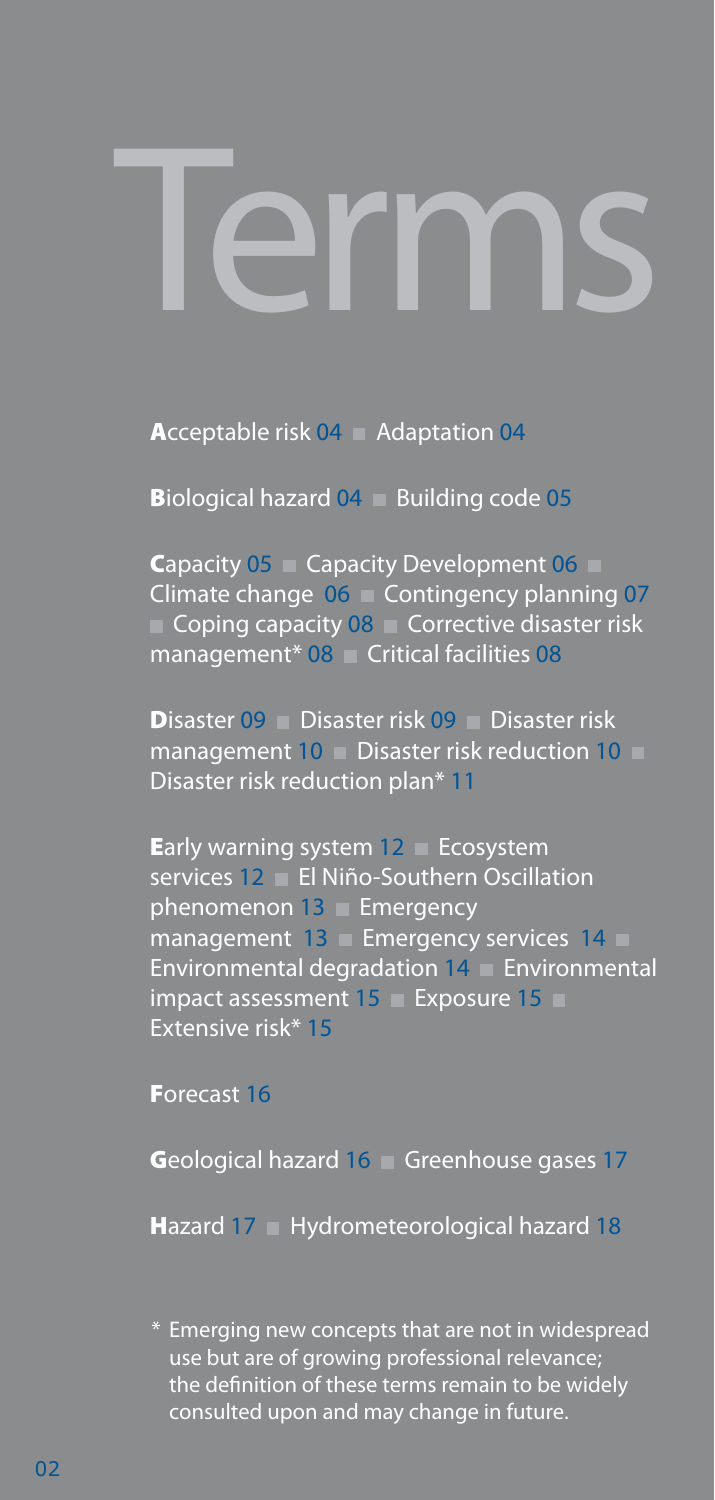```
Intensive risk* 18
```
Land-use planning 19

**Mitigation 19** 

```
National platform for disaster risk reduction 20 
Natural hazard 20
```

```
Preparedness 21 Prevention 22 Preparedness 21 Prevention 22 Prepared Prepared Prepared Prepared Prepared Prepared Prepared Prepared Prepared Prepared Prepared Prepared Prepared Prepared Prepared Prepared Prepared Prepare
Prospective disaster risk management* 22
Public awareness 22
```

```
Recovery 23 Residual risk 23 Resilience 24
Response 24 Retrofitting 25 Risk 25 Risk 25
Risk assessment 26 \blacksquare Risk management 26 \blacksquareRisk transfer 27
```

```
Socio-natural hazard* 27 \blacksquare Structural and
non-structural measures 28 \equiv Sustainable
development 29
```
Technological hazard 29

Vulnerability 30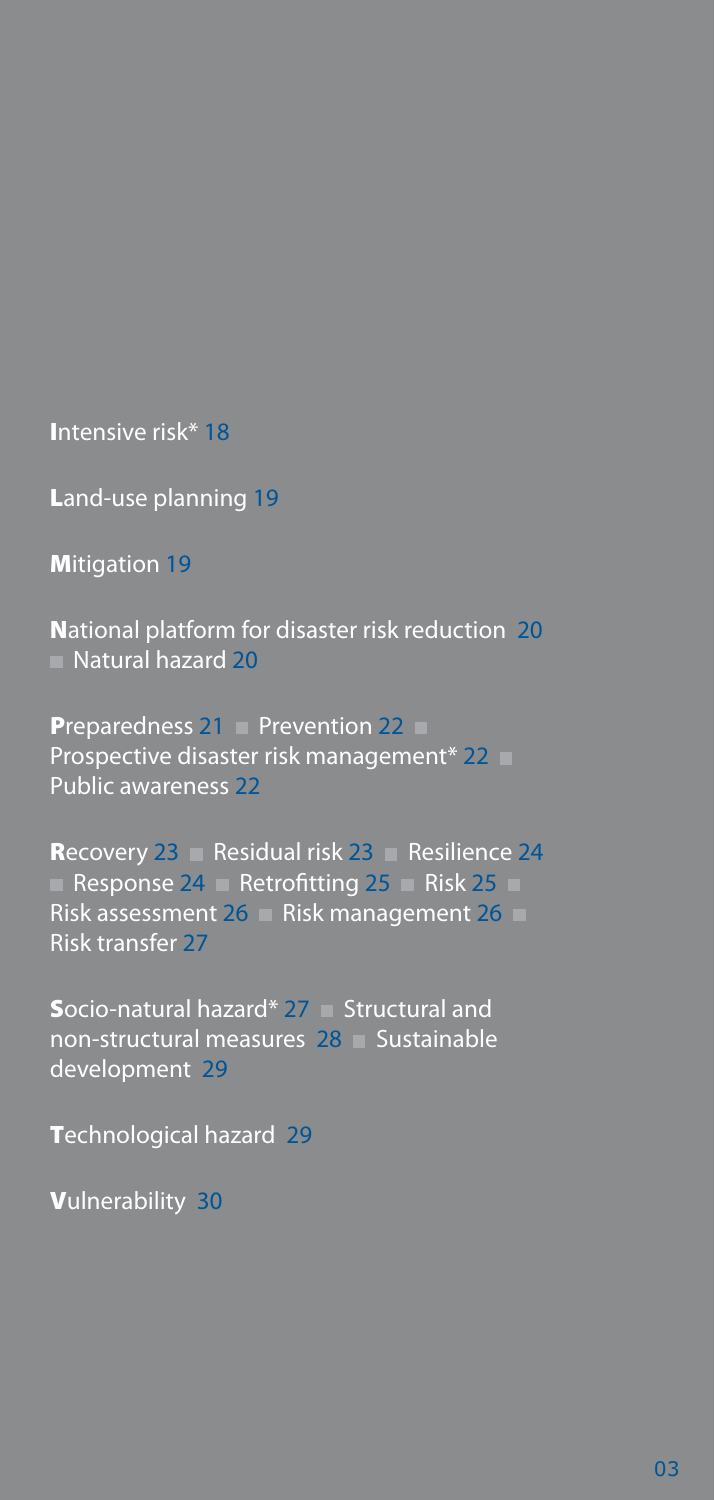# Acceptable risk

The level of potential losses that a society or community considers acceptable given existing social, economic, political, cultural, technical and environmental conditions.

Comment: In engineering terms, acceptable risk is also used to assess and define the structural and non-structural measures that are needed in order to reduce possible harm to people, property, services and systems to a chosen tolerated level, according to codes or "accepted practice" which are based on known probabilities of hazards and other factors.

#### ........................

# Adaptation

The adjustment in natural or human systems in response to actual or expected climatic stimuli or their effects, which moderates harm or exploits beneficial opportunities.

Comment: This definition addresses the concerns of climate change and is sourced from the secretariat of the United Nations Framework Convention on Climate Change (UNFCCC). The broader concept of adaptation also applies to non-climatic factors such as soil erosion or surface subsidence. Adaptation can occur in autonomous fashion, for example through market changes, or as a result of intentional adaptation policies and plans. Many disaster risk reduction measures can directly contribute to better adaptation.

#### 

#### Biological hazard

Process or phenomenon of organic origin or conveyed by biological vectors, including exposure to pathogenic micro-organisms,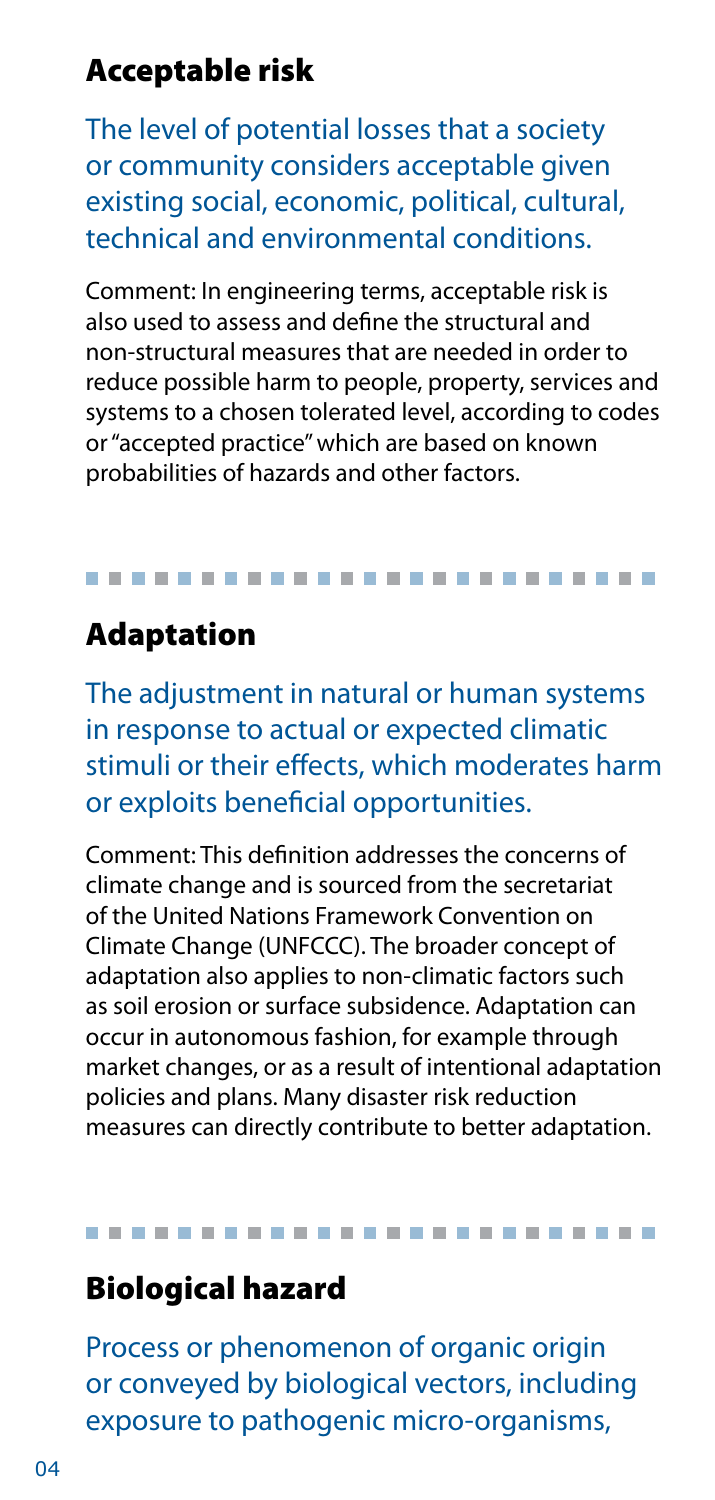toxins and bioactive substances that may cause loss of life, injury, illness or other health impacts, property damage, loss of livelihoods and services, social and economic disruption, or environmental damage.

Comment: Examples of biological hazards include outbreaks of epidemic diseases, plant or animal contagion, insect or other animal plagues and infestations.

#### ---------**The Common** --------. . **Contract Contract**

#### Building code

A set of ordinances or regulations and associated standards intended to control aspects of the design, construction, materials, alteration and occupancy of structures that are necessary to ensure human safety and welfare, including resistance to collapse and damage.

Comment: Building codes can include both technical and functional standards. They should incorporate the lessons of international experience and should be tailored to national and local circumstances. A systematic regime of enforcement is a critical supporting requirement for effective implementation of building codes.

#### -----------------. . . . .

# Capacity

The combination of all the strengths, attributes and resources available within a community, society or organization that can be used to achieve agreed goals.

Comment: Capacity may include infrastructure and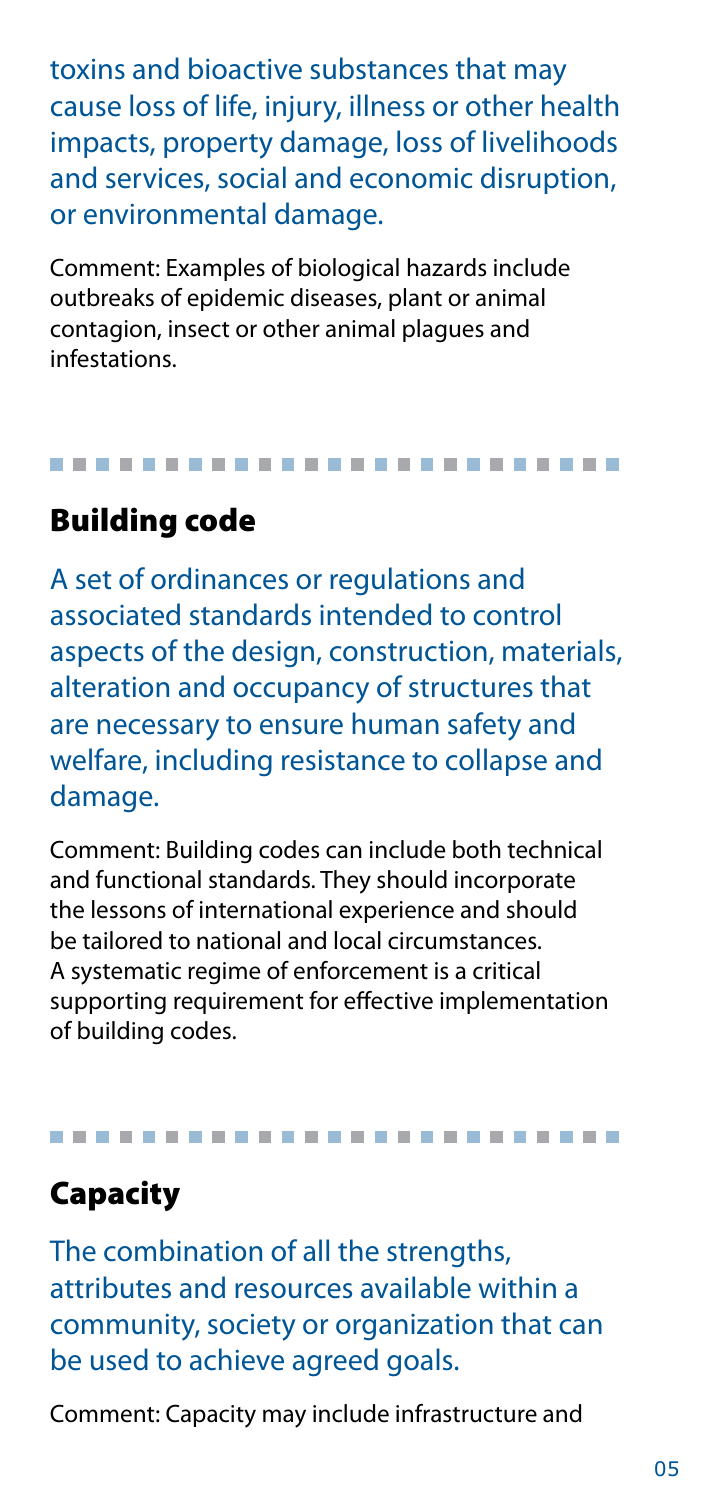physical means, institutions, societal coping abilities, as well as human knowledge, skills and collective attributes such as social relationships, leadership and management. Capacity also may be described as capability. Capacity assessment is a term for the process by which the capacity of a group is reviewed against desired goals, and the capacity gaps are identified for further action.

#### a di serie della **The Contract**

#### Capacity Development

The process by which people, organizations and society systematically stimulate and develop their capacities over time to achieve social and economic goals, including through improvement of knowledge, skills, systems, and institutions.

Comment: Capacity development is a concept that extends the term of capacity building to encompass all aspects of creating and sustaining capacity growth over time. It involves learning and various types of training, but also continuous efforts to develop institutions, political awareness, financial resources, technology systems, and the wider social and cultural enabling environment.

#### -------------------------

#### Climate change

(a) The Inter-governmental Panel on Climate Change (IPCC) defines climate change as: "a change in the state of the climate that can be identified (e.g., by using statistical tests) by changes in the mean and/or the variability of its properties, and that persists for an extended period, typically decades or longer. Climate change may be due to natural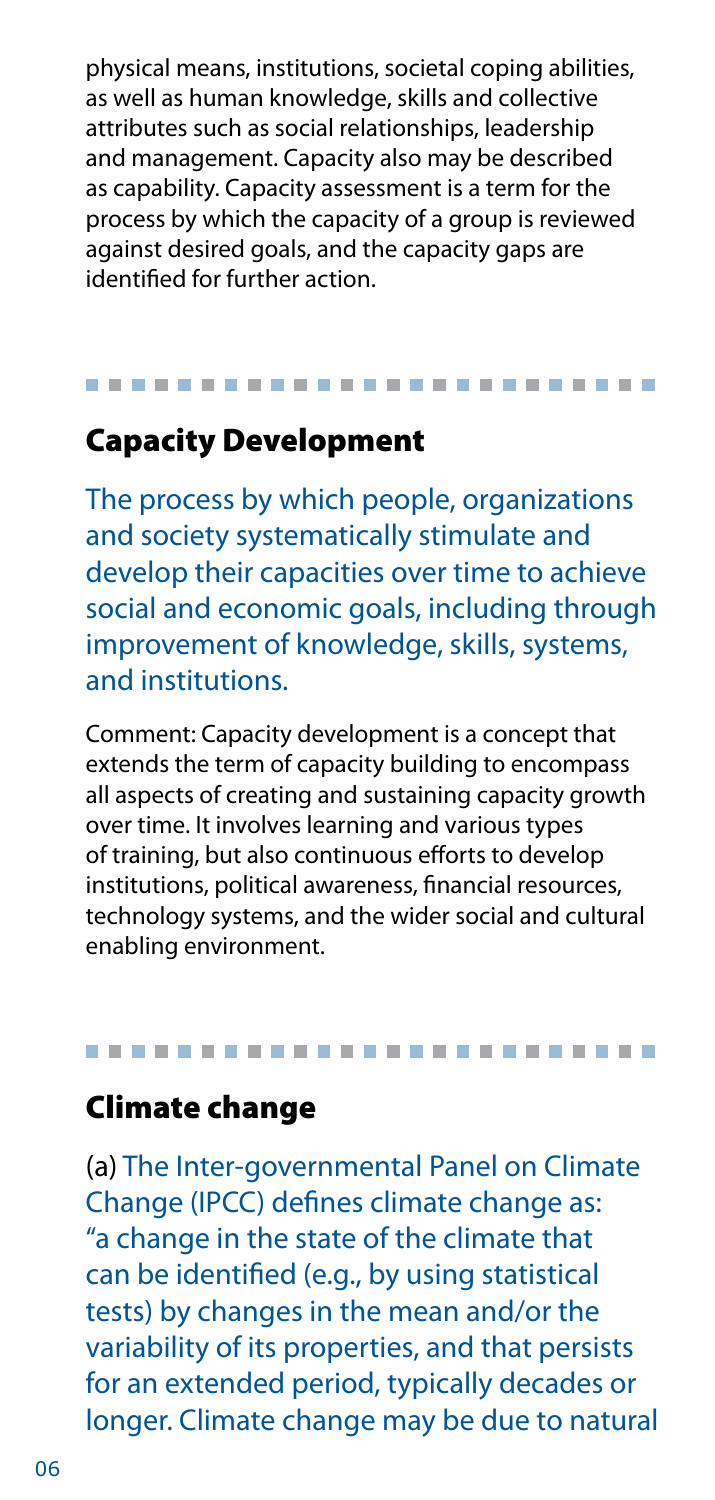internal processes or external forcings, or to persistent anthropogenic changes in the composition of the atmosphere or in land use".

(b) The United Nations Framework Convention on Climate Change (UNFCCC) defines climate change as "a change of climate which is attributed directly or indirectly to human activity that alters the composition of the global atmosphere and which is in addition to natural climate variability observed over comparable time periods".

Comment: For disaster risk reduction purposes, either of these definitions may be suitable, depending on the particular context. The UNFCCC definition is the more restricted one as it excludes climate changes attributable to natural causes. The IPCC definition can be paraphrased for popular communications as "A change in the climate that persists for decades or longer, arising from either natural causes or human activity."

#### **CONTRACTOR** ------------

#### Contingency planning

A management process that analyses specific potential events or emerging situations that might threaten society or the environment and establishes arrangements in advance to enable timely, effective and appropriate responses to such events and situations.

Comment: Contingency planning results in organized and coordinated courses of action with clearlyidentified institutional roles and resources, information processes, and operational arrangements for specific actors at times of need. Based on scenarios of possible emergency conditions or disaster events, it allows key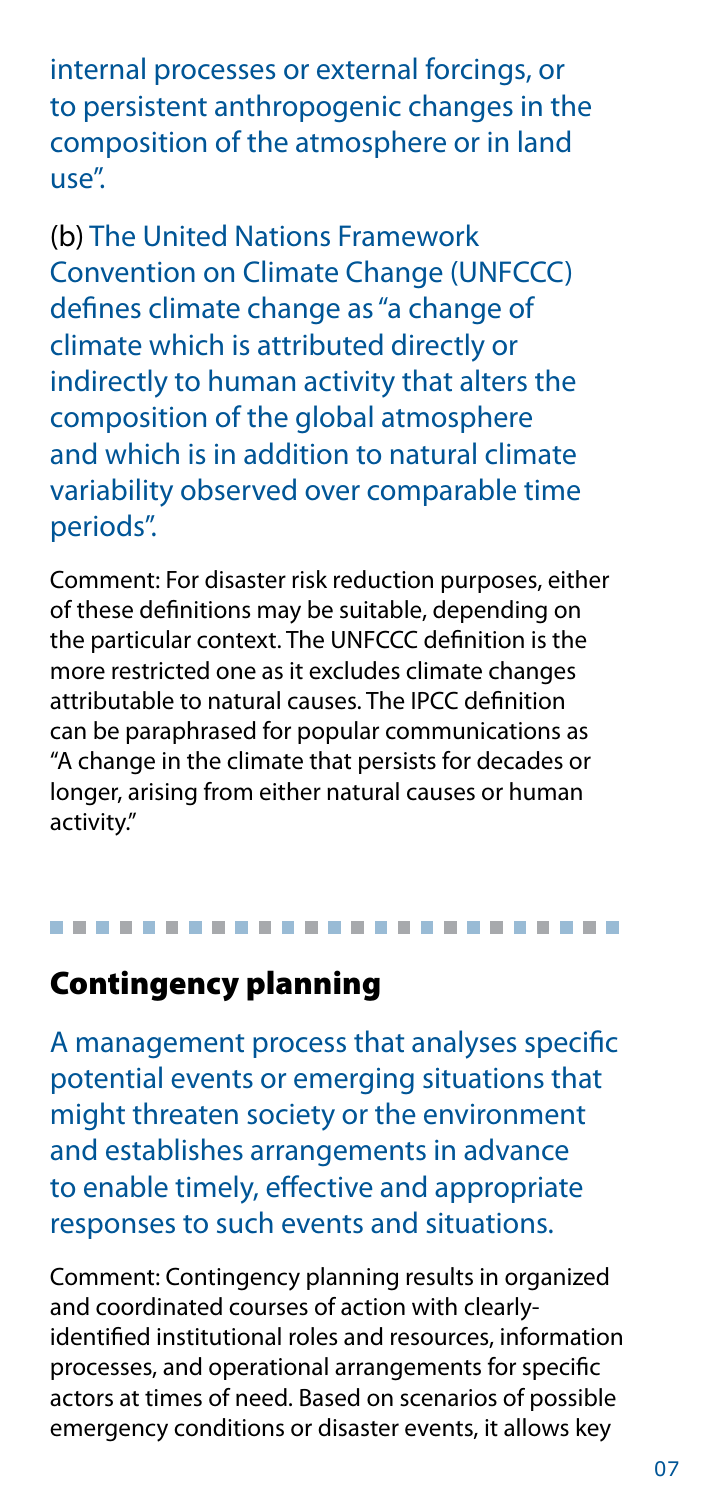actors to envision, anticipate and solve problems that can arise during crises. Contingency planning is an important part of overall preparedness. Contingency plans need to be regularly updated and exercised.

#### -------------**The State**

# Coping capacity

The ability of people, organizations and systems, using available skills and resources, to face and manage adverse conditions, emergencies or disasters.

Comment: The capacity to cope requires continuing awareness, resources and good management, both in normal times as well as during crises or adverse conditions. Coping capacities contribute to the reduction of disaster risks.

#### ------------------------

#### Corrective disaster risk management \*

Management activities that address and seek to correct or reduce disaster risks which are already present.

Comment: This concept aims to distinguish between the risks that are already present, and which need to be managed and reduced now, and the prospective risks that may develop in future if risk reduction policies are not put in place. See also Prospective risk management.

# Critical facilities

The primary physical structures, technical facilities and systems which are socially,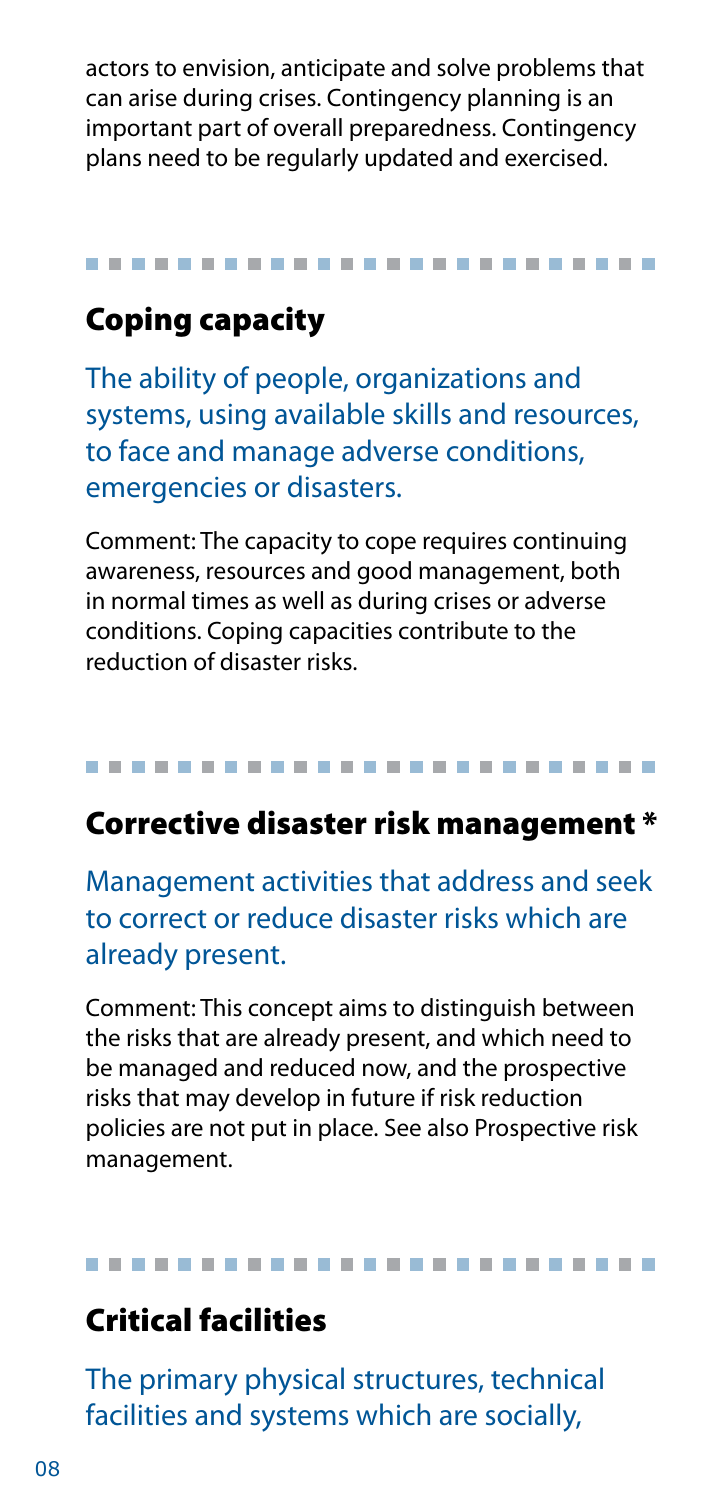economically or operationally essential to the functioning of a society or community, both in routine circumstances and in the extreme circumstances of an emergency.

Comment: Critical facilities are elements of the infrastructure that support essential services in a society. They include such things as transport systems, air and sea ports, electricity, water and communications systems, hospitals and health clinics, and centres for fire, police and public administration services.

#### ........................

#### **Disaster**

A serious disruption of the functioning of a community or a society involving widespread human, material, economic or environmental losses and impacts, which exceeds the ability of the affected community or society to cope using its own resources.

Comment: Disasters are often described as a result of the combination of: the exposure to a hazard; the conditions of vulnerability that are present; and insufficient capacity or measures to reduce or cope with the potential negative consequences. Disaster impacts may include loss of life, injury, disease and other negative effects on human physical, mental and social well-being, together with damage to property, destruction of assets, loss of services, social and economic disruption and environmental degradation.

#### **COLOR** . . . . .

## Disaster risk

The potential disaster losses, in lives, health status, livelihoods, assets and services, which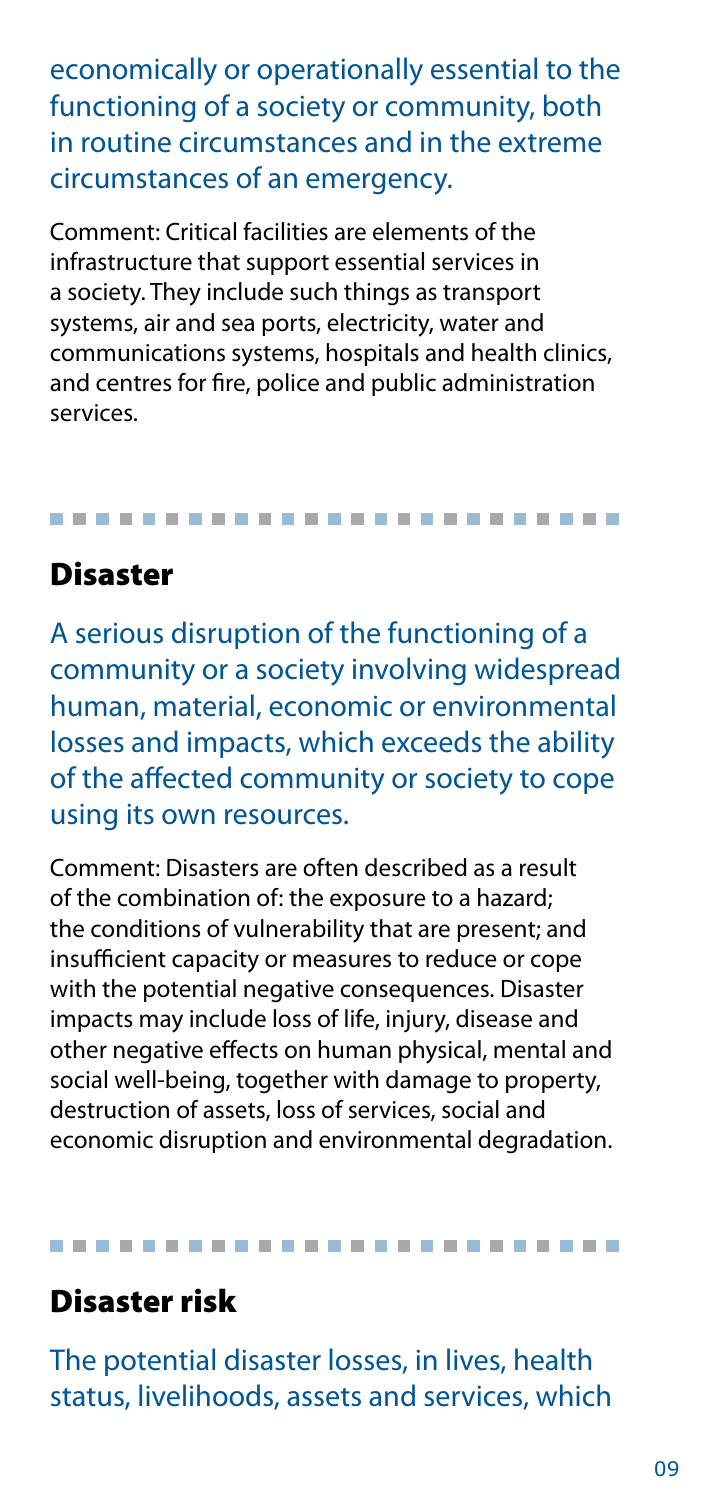#### could occur to a particular community or a society over some specified future time period.

Comment: The definition of disaster risk reflects the concept of disasters as the outcome of continuously present conditions of risk. Disaster risk comprises different types of potential losses which are often difficult to quantify. Nevertheless, with knowledge of the prevailing hazards and the patterns of population and socio-economic development, disaster risks can be assessed and mapped, in broad terms at least.

#### 

#### Disaster risk management

The systematic process of using administrative directives, organizations, and operational skills and capacities to implement strategies, policies and improved coping capacities in order to lessen the adverse impacts of hazards and the possibility of disaster.

Comment: This term is an extension of the more general term "risk management" to address the specific issue of disaster risks. Disaster risk management aims to avoid, lessen or transfer the adverse effects of hazards through activities and measures for prevention, mitigation and preparedness.

#### Disaster risk reduction

................

The concept and practice of reducing disaster risks through systematic efforts to analyse and manage the causal factors of disasters, including through reduced exposure to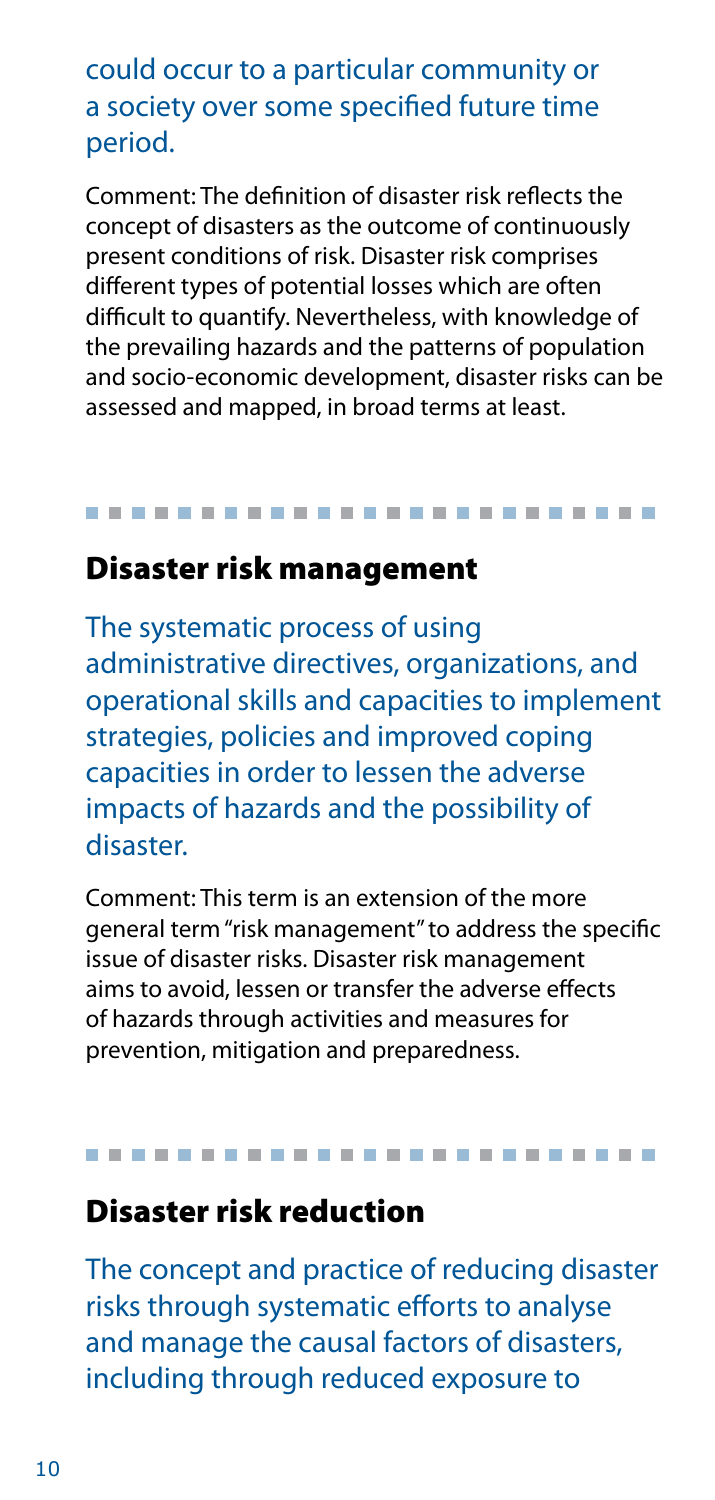hazards, lessened vulnerability of people and property, wise management of land and the environment, and improved preparedness for adverse events.

Comment: A comprehensive approach to reduce disaster risks is set out in the United Nations-endorsed Hyogo Framework for Action, adopted in 2005, whose expected outcome is "The substantial reduction of disaster losses, in lives and the social, economic and environmental assets of communities and countries." The International Strategy for Disaster Reduction (ISDR) system provides a vehicle for cooperation among Governments, organisations and civil society actors to assist in the implementation of the Framework. Note that while the term "disaster reduction" is sometimes used, the term "disaster risk reduction" provides a better recognition of the ongoing nature of disaster risks and the ongoing potential to reduce these risks.

#### ............... ..........

# Disaster risk reduction plan \*

A document prepared by an authority, sector, organization or enterprise that sets out goals and specific objectives for reducing disaster risks together with related actions to accomplish these objectives.

Comment: Disaster risk reduction plans should be guided by the Hyogo Framework and considered and coordinated within relevant development plans, resource allocations and programme activities. National level plans needs to be specific to each level of administrative responsibility and adapted to the different social and geographical circumstances that are present. The time frame and responsibilities for implementation and the sources of funding should be specified in the plan. Linkages to climate change adaptation plans should be made where possible.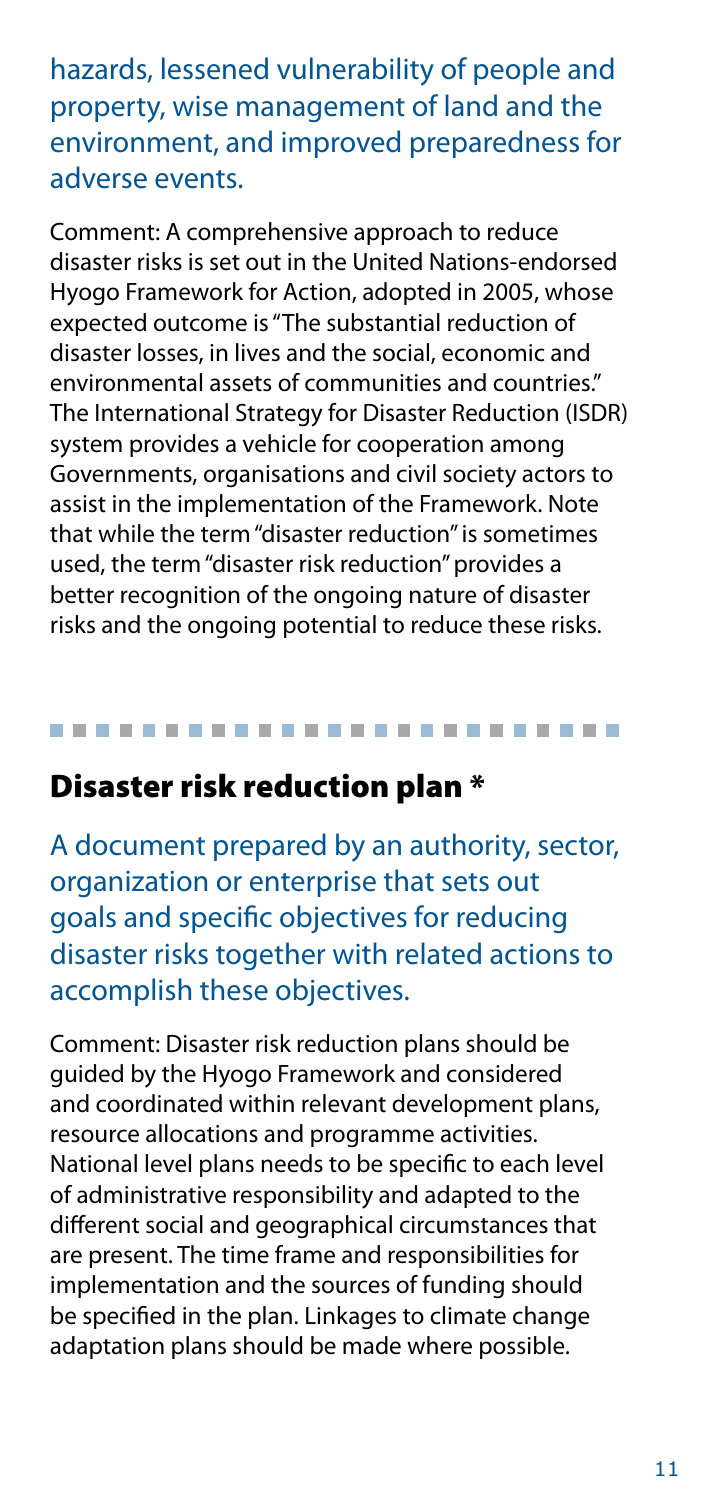# Early warning system

The set of capacities needed to generate and disseminate timely and meaningful warning information to enable individuals, communities and organizations threatened by a hazard to prepare and to act appropriately and in sufficient time to reduce the possibility of harm or loss.

Comment: This definition encompasses the range of factors necessary to achieve effective responses to warnings. A people-centred early warning system necessarily comprises four key elements: knowledge of the risks; monitoring, analysis and forecasting of the hazards; communication or dissemination of alerts and warnings; and local capabilities to respond to the warnings received. The expression "end-toend warning system" is also used to emphasize that warning systems need to span all steps from hazard detection through to community response.

#### -------------------

#### Ecosystem services

#### The benefits that people and communities obtain from ecosystems.

Comment: This definition is drawn from the Millennium Ecosystem Assessment. The benefits that ecosystems can provide include "regulating services" such as regulation of floods, drought, land degradation and disease, along with "provisioning services" such as food and water, "supporting services" such as soil formation and nutrient cycling, and "cultural services" such as recreational, spiritual, religious and other non-material benefits. Integrated management of land, water and living resources that promotes conservation and sustainable use provide the basis for maintaining ecosystem services, including those that contribute to reduced disaster risks.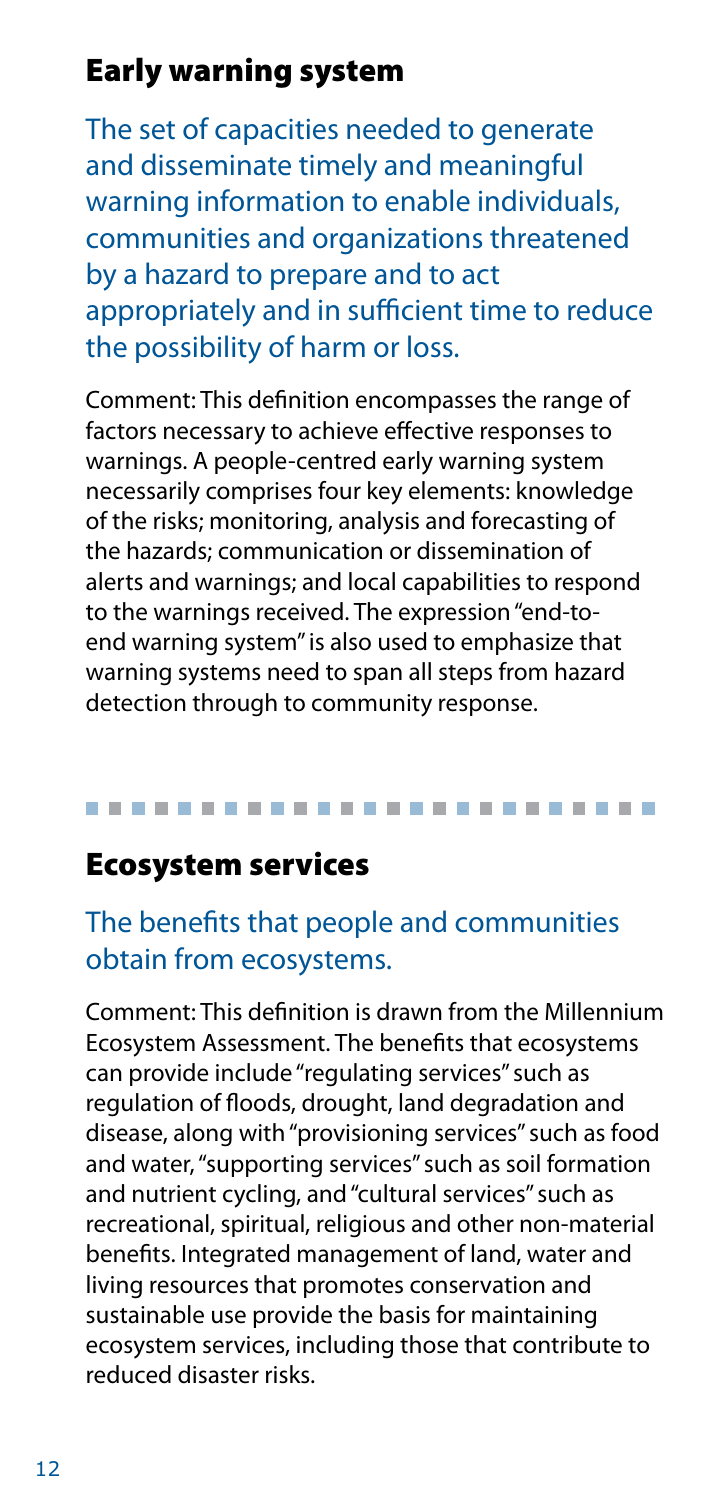# El Niño-Southern Oscillation phenomenon

A complex interaction of the tropical Pacific Ocean and the global atmosphere that results in irregularly occurring episodes of changed ocean and weather patterns in many parts of the world, often with significant impacts over many months, such as altered marine habitats, rainfall changes, floods, droughts, and changes in storm patterns.

Comment: The El Niño part of the El Niño-Southern Oscillation (ENSO) phenomenon refers to the wellabove-average ocean temperatures that occur along the coasts of Ecuador, Peru and northern Chile and across the eastern equatorial Pacific Ocean, while La Niña part refers to the opposite circumstances when well-below-average ocean temperatures occur. The Southern Oscillation refers to the accompanying changes in the global air pressure patterns that are associated with the changed weather patterns experienced in different parts of the world.

#### Emergency management

*<u>BAR BAR</u>* 

. . . . . . . .

The organization and management of resources and responsibilities for addressing all aspects of emergencies, in particular preparedness, response and initial recovery steps.

------------

Comment: A crisis or emergency is a threatening condition that requires urgent action. Effective emergency action can avoid the escalation of an event into a disaster. Emergency management involves plans and institutional arrangements to engage and guide the efforts of government, non-government, voluntary and private agencies in comprehensive and coordinated ways to respond to the entire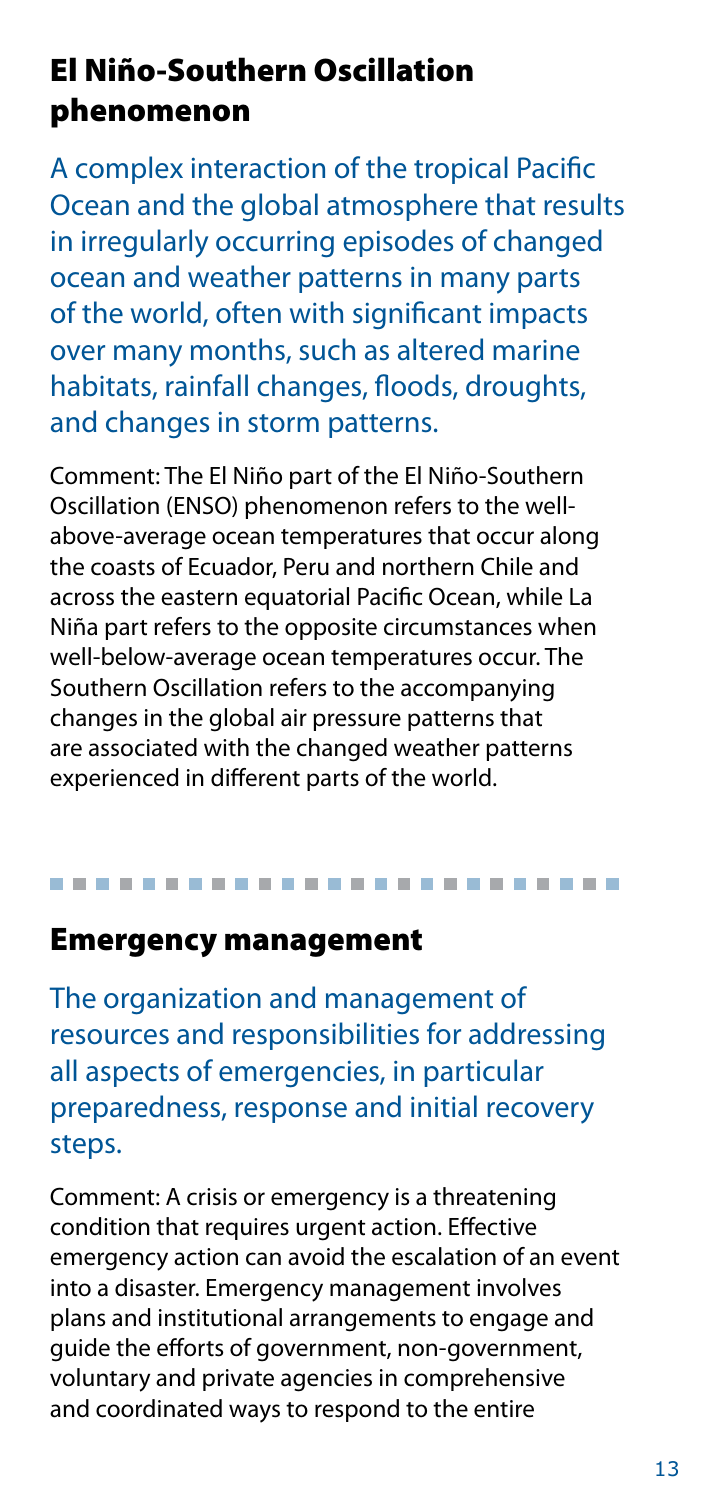spectrum of emergency needs. The expression "disaster management" is sometimes used instead of emergency management.

#### -------------------------

#### Emergency services

The set of specialized agencies that have specific responsibilities and objectives in serving and protecting people and property in emergency situations.

Comment: Emergency services include agencies such as civil protection authorities, police, fire, ambulance, paramedic and emergency medicine services, Red Cross and Red Crescent societies, and specialized emergency units of electricity, transportation, communications and other related services organizations.

------------------------

#### Environmental degradation

The reduction of the capacity of the environment to meet social and ecological objectives and needs.

Comment: Degradation of the environment can alter the frequency and intensity of natural hazards and increase the vulnerability of communities. The types of human-induced degradation are varied and include land misuse, soil erosion and loss, desertification, wildland fires, loss of biodiversity, deforestation, mangrove destruction, land, water and air pollution, climate change, sea level rise and ozone depletion.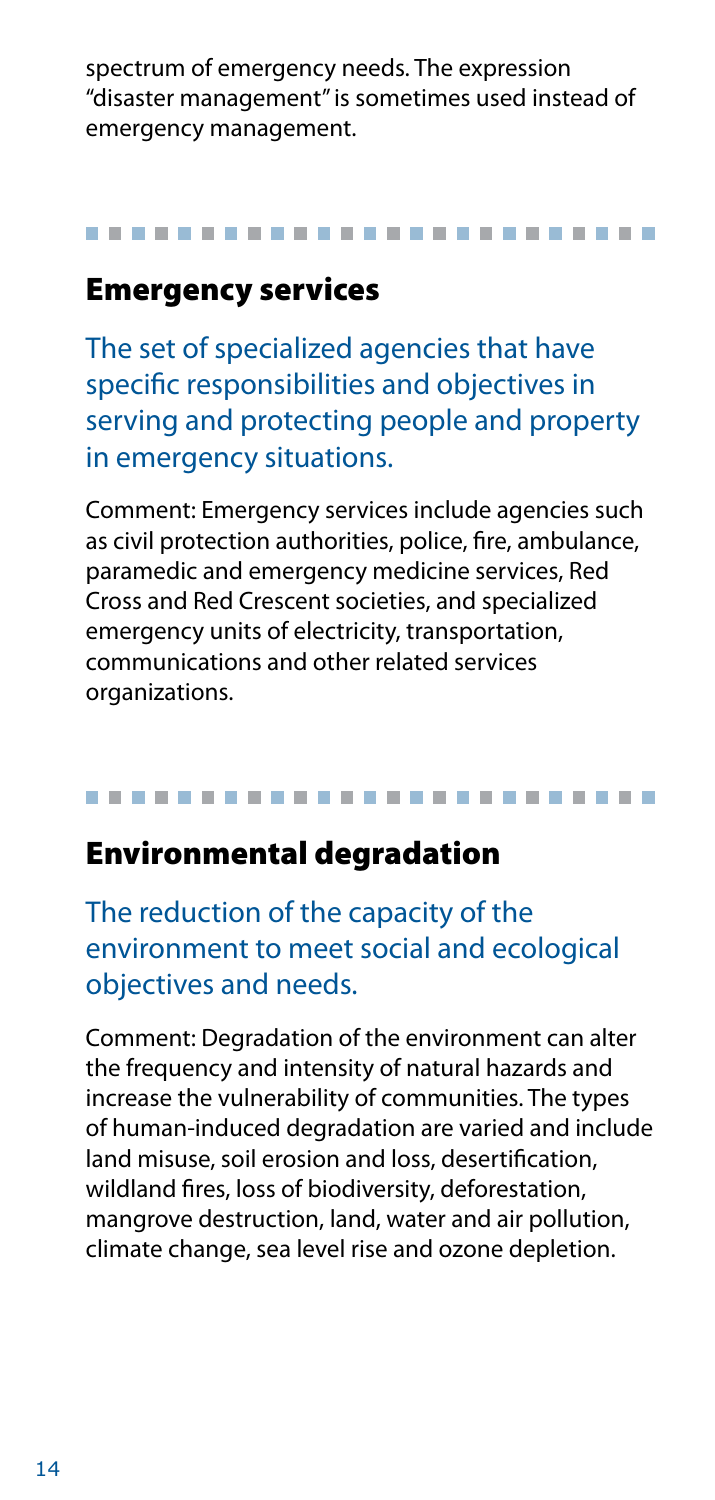# Environmental impact assessment

Process by which the environmental consequences of a proposed project or programme are evaluated, undertaken as an integral part of planning and decisionmaking processes with a view to limiting or reducing the adverse impacts of the project or programme.

Comment: Environmental impact assessment is a policy tool that provides evidence and analysis of environmental impacts of activities from conception to decision-making. It is utilized extensively in national programming and project approval processes and for international development assistance projects. Environmental impact assessments should include detailed risk assessments and provide alternatives, solutions or options to deal with identified problems.

#### -------------------------

#### Exposure

People, property, systems, or other elements present in hazard zones that are thereby subject to potential losses.

Comment: Measures of exposure can include the number of people or types of assets in an area. These can be combined with the specific vulnerability of the exposed elements to any particular hazard to estimate the quantitative risks associated with that hazard in the area of interest.

#### **TIME** ---------**T**

#### Extensive risk \*

The widespread risk associated with the exposure of dispersed populations to repeated or persistent hazard conditions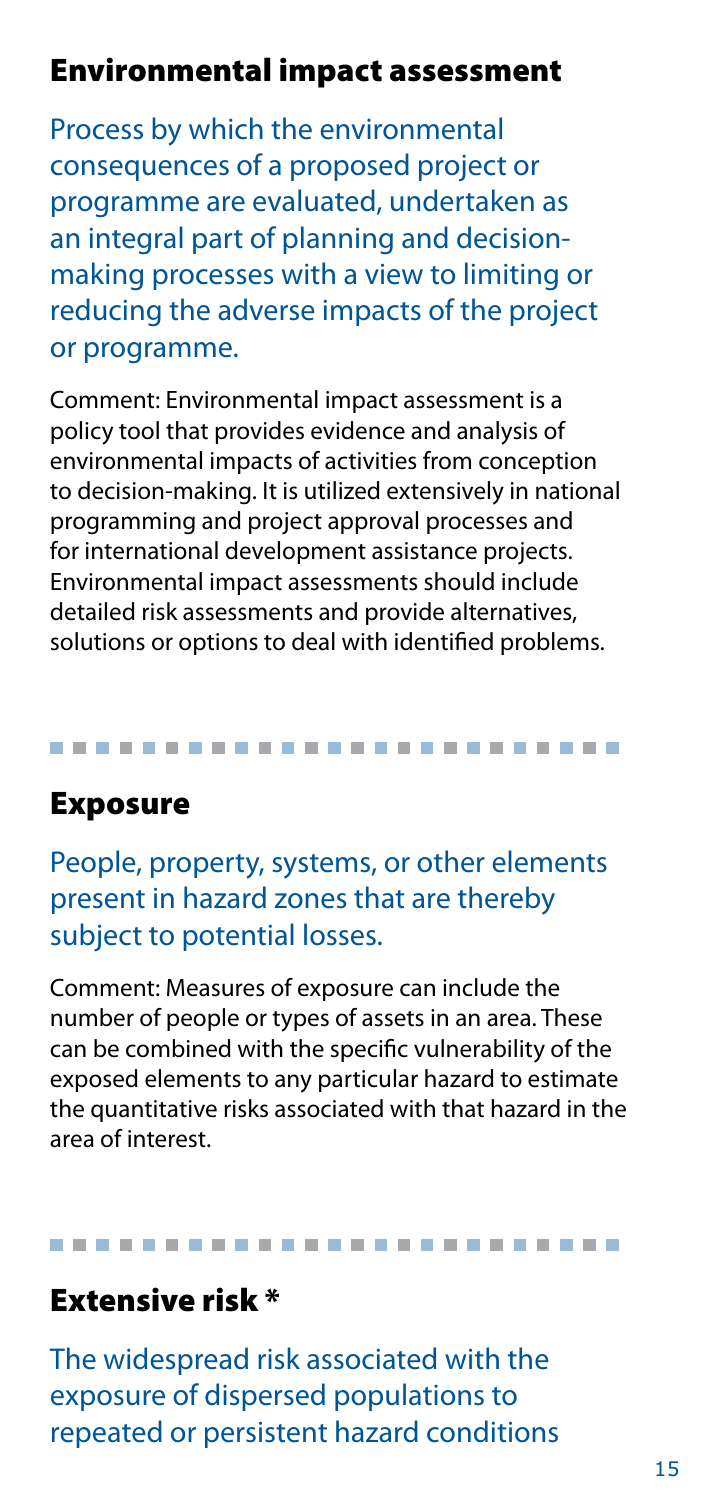of low or moderate intensity, often of a highly localized nature, which can lead to debilitating cumulative disaster impacts.

Comment: Extensive risk is mainly a characteristic of rural areas and urban margins where communities are exposed to, and vulnerable to, recurring localised floods, landslides storms or drought. Extensive risk is often associated with poverty, urbanization and environmental degradation. See also "Intensive risk".

#### -------------------

#### Forecast

Definite statement or statistical estimate of the likely occurrence of a future event or conditions for a specific area.

Comment: In meteorology a forecast refers to a future condition, whereas a warning refers to a potentially dangerous future condition.

-------------------------

#### Geological hazard

Geological process or phenomenon that may cause loss of life, injury or other health impacts, property damage, loss of livelihoods and services, social and economic disruption, or environmental damage.

Comment: Geological hazards include internal earth processes, such as earthquakes, volcanic activity and emissions, and related geophysical processes such as mass movements, landslides, rockslides, surface collapses, and debris or mud flows. Hydrometeorological factors are important contributors to some of these processes. Tsunamis are difficult to categorize; although they are triggered by undersea earthquakes and other geological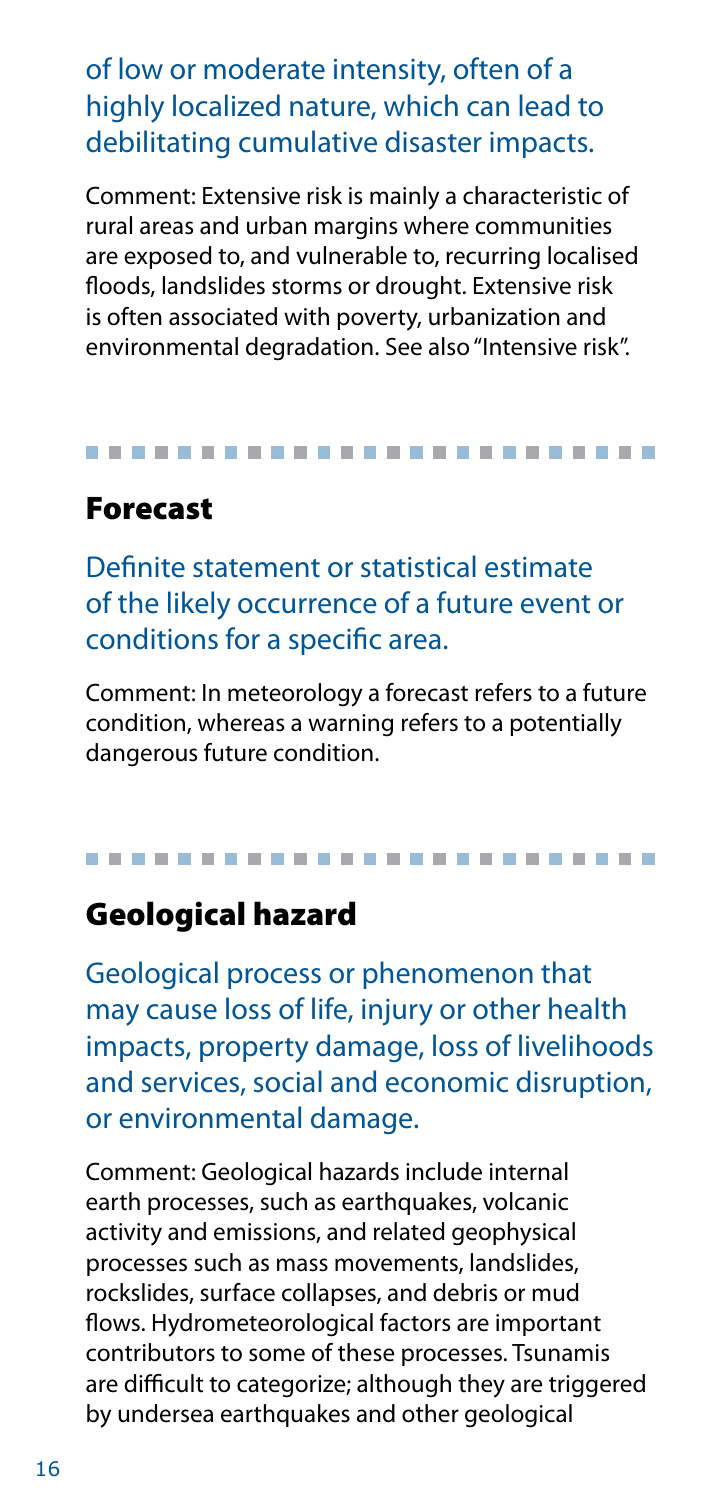events, they are essentially an oceanic process that is manifested as a coastal water-related hazard.

-------------------------

#### Greenhouse gases

Gaseous constituents of the atmosphere, both natural and anthropogenic, that absorb and emit radiation of thermal infrared radiation emitted by the Earth's surface, the atmosphere itself, and by clouds.

Comment: This is the definition of the Intergovernmental Panel on Climate Change (IPCC). The main greenhouse gases (GHG) are water vapour, carbon dioxide, nitrous oxide, methane and ozone.

#### ........................

#### Hazard

A dangerous phenomenon, substance, human activity or condition that may cause loss of life, injury or other health impacts, property damage, loss of livelihoods and services, social and economic disruption, or environmental damage.

Comment: The hazards of concern to disaster risk reduction as stated in footnote 3 of the Hyogo Framework are "… hazards of natural origin and related environmental and technological hazards and risks." Such hazards arise from a variety of geological, meteorological, hydrological, oceanic, biological, and technological sources, sometimes acting in combination. In technical settings, hazards are described quantitatively by the likely frequency of occurrence of different intensities for different areas, as determined from historical data or scientific analysis.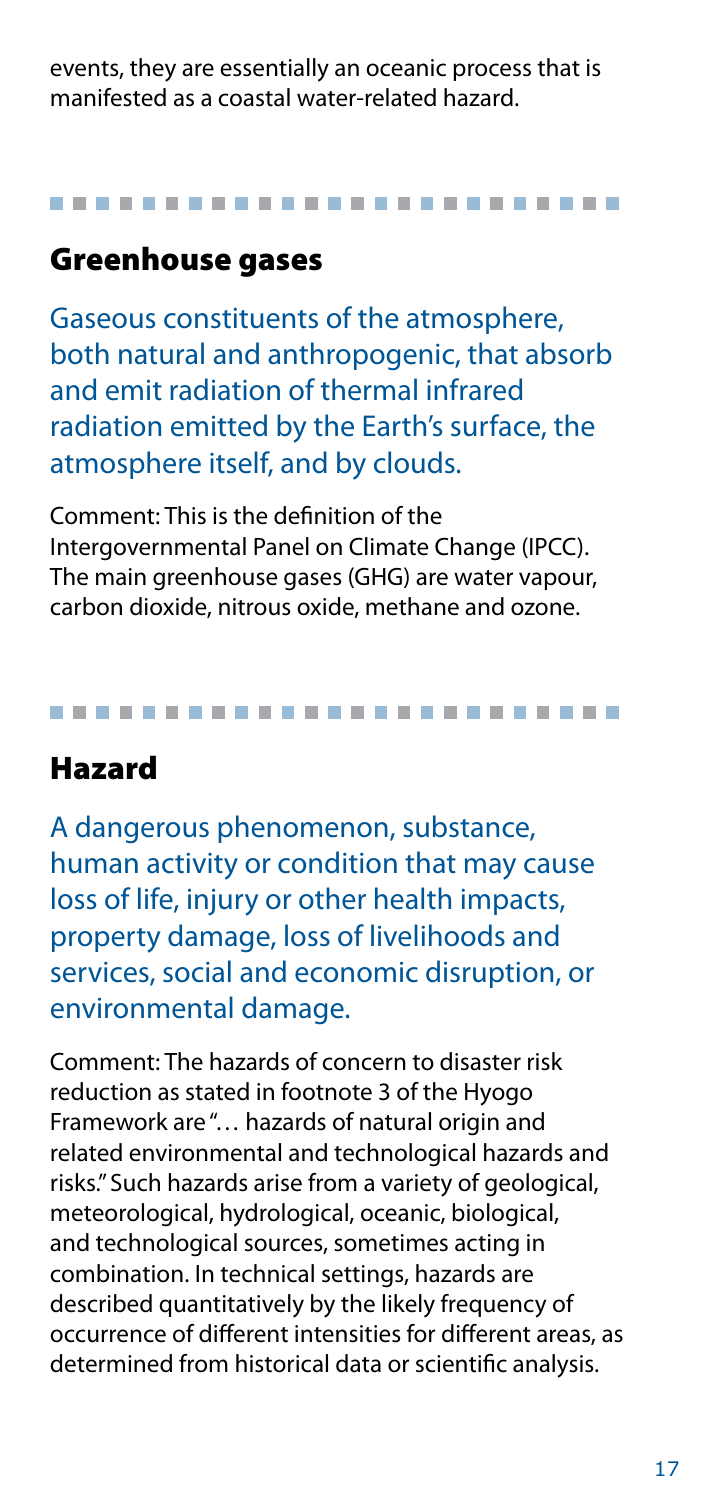*See other hazard-related terms in the Terminology: Biological hazard; Geological hazard; Hydrometeorological hazard; Natural hazard; Socionatural hazard; Technological hazard.*

#### -------. . **The State**

## Hydrometeorological hazard

Process or phenomenon of atmospheric, hydrological or oceanographic nature that may cause loss of life, injury or other health impacts, property damage, loss of livelihoods and services, social and economic disruption, or environmental damage.

Comment: Hydrometeorological hazards include tropical cyclones (also known as typhoons and hurricanes), thunderstorms, hailstorms, tornados, blizzards, heavy snowfall, avalanches, coastal storm surges, floods including flash floods, drought, heatwaves and cold spells. Hydrometeorological conditions also can be a factor in other hazards such as landslides, wildland fires, locust plagues, epidemics, and in the transport and dispersal of toxic substances and volcanic eruption material

#### ........................

#### Intensive risk \*

The risk associated with the exposure of large concentrations of people and economic activities to intense hazard events, which can lead to potentially catastrophic disaster impacts involving high mortality and asset loss.

Comment: Intensive risk is mainly a characteristic of large cities or densely populated areas that are not only exposed to intense hazards such as strong earthquakes, active volcanoes, heavy floods,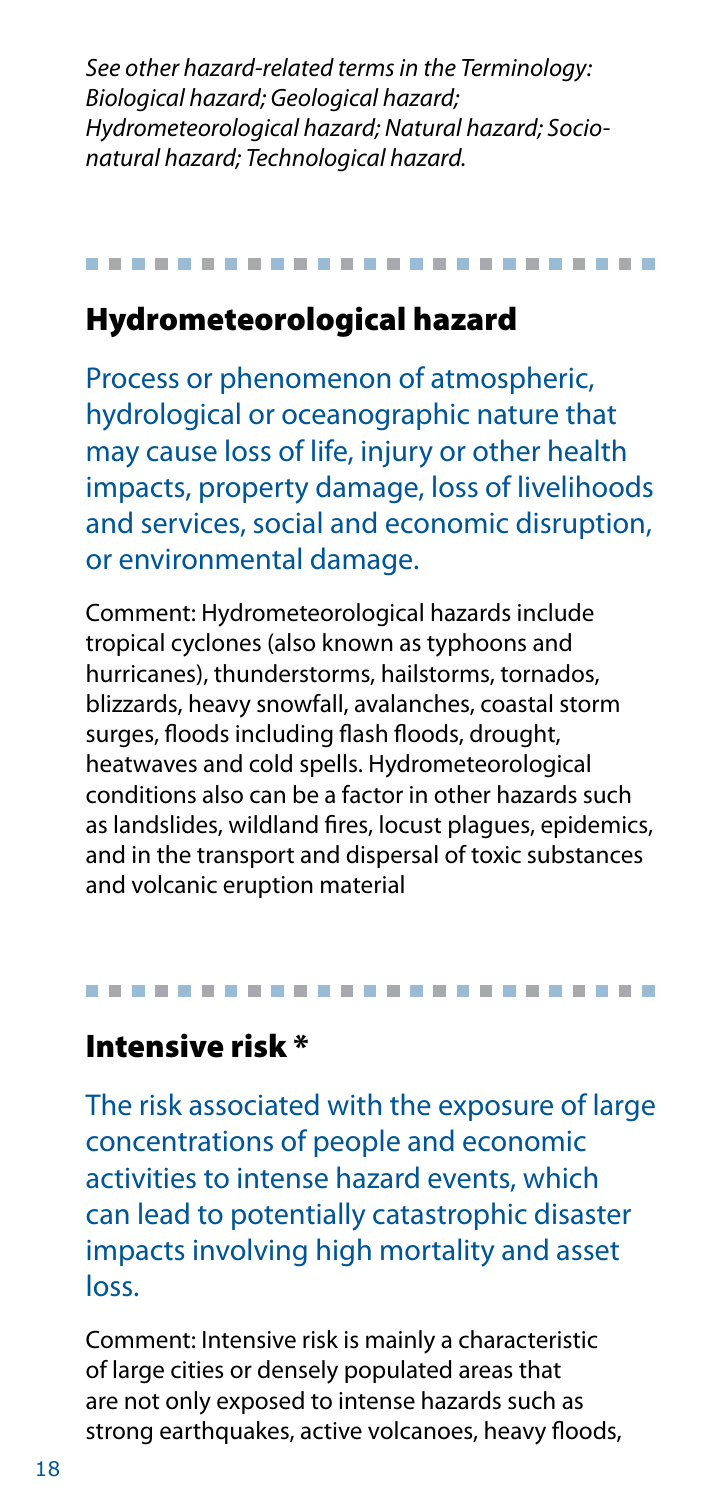tsunamis, or major storms but also have high levels of vulnerability to these hazards. See also "Extensive risk."

#### ----------------. . . . . . .  $\sim$

#### Land-use planning

The process undertaken by public authorities to identify, evaluate and decide on different options for the use of land, including consideration of long term economic, social and environmental objectives and the implications for different communities and interest groups, and the subsequent formulation and promulgation of plans that describe the permitted or acceptable uses.

Comment: Land-use planning is an important contributor to sustainable development. It involves studies and mapping; analysis of economic, environmental and hazard data; formulation of alternative land-use decisions; and design of long-range plans for different geographical and administrative scales. Land-use planning can help to mitigate disasters and reduce risks by discouraging settlements and construction of key installations in hazard-prone areas, including consideration of service routes for transport, power, water, sewage and other critical facilities.

#### ,,,,,,,,,,,,,,,,,,,,,,,,,

## Mitigation

#### The lessening or limitation of the adverse impacts of hazards and related disasters.

Comment: The adverse impacts of hazards often cannot be prevented fully, but their scale or severity can be substantially lessened by various strategies and actions. Mitigation measures encompass engineering techniques and hazard-resistant construction as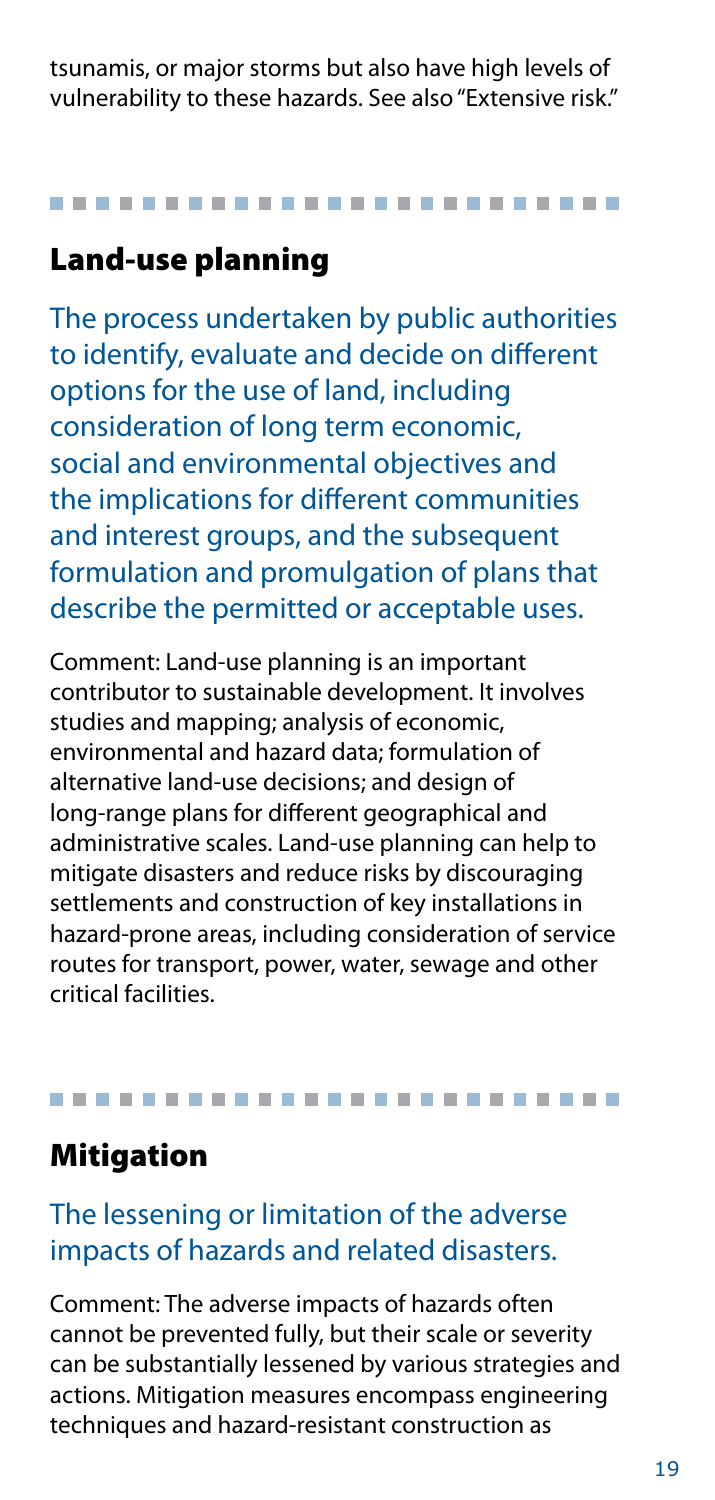well as improved environmental policies and public awareness. It should be noted that in climate change policy, "mitigation" is defined differently, being the term used for the reduction of greenhouse gas emissions that are the source of climate change.

# National platform for disaster risk reduction

A generic term for national mechanisms for coordination and policy guidance on disaster risk reduction that are multi-sectoral and inter-disciplinary in nature, with public, private and civil society participation involving all concerned entities within a country.

Comment: This definition is derived from footnote 10 of the Hyogo Framework. Disaster risk reduction requires the knowledge, capacities and inputs of a wide range of sectors and organisations, including United Nations agencies present at the national level, as appropriate. Most sectors are affected directly or indirectly by disasters and many have specific responsibilities that impinge upon disaster risks. National platforms provide a means to enhance national action to reduce disaster risks, and they represent the national mechanism for the International Strategy for Disaster Reduction.

#### Natural hazard

Natural process or phenomenon that may cause loss of life, injury or other health impacts, property damage, loss of livelihoods and services, social and economic disruption, or environmental damage.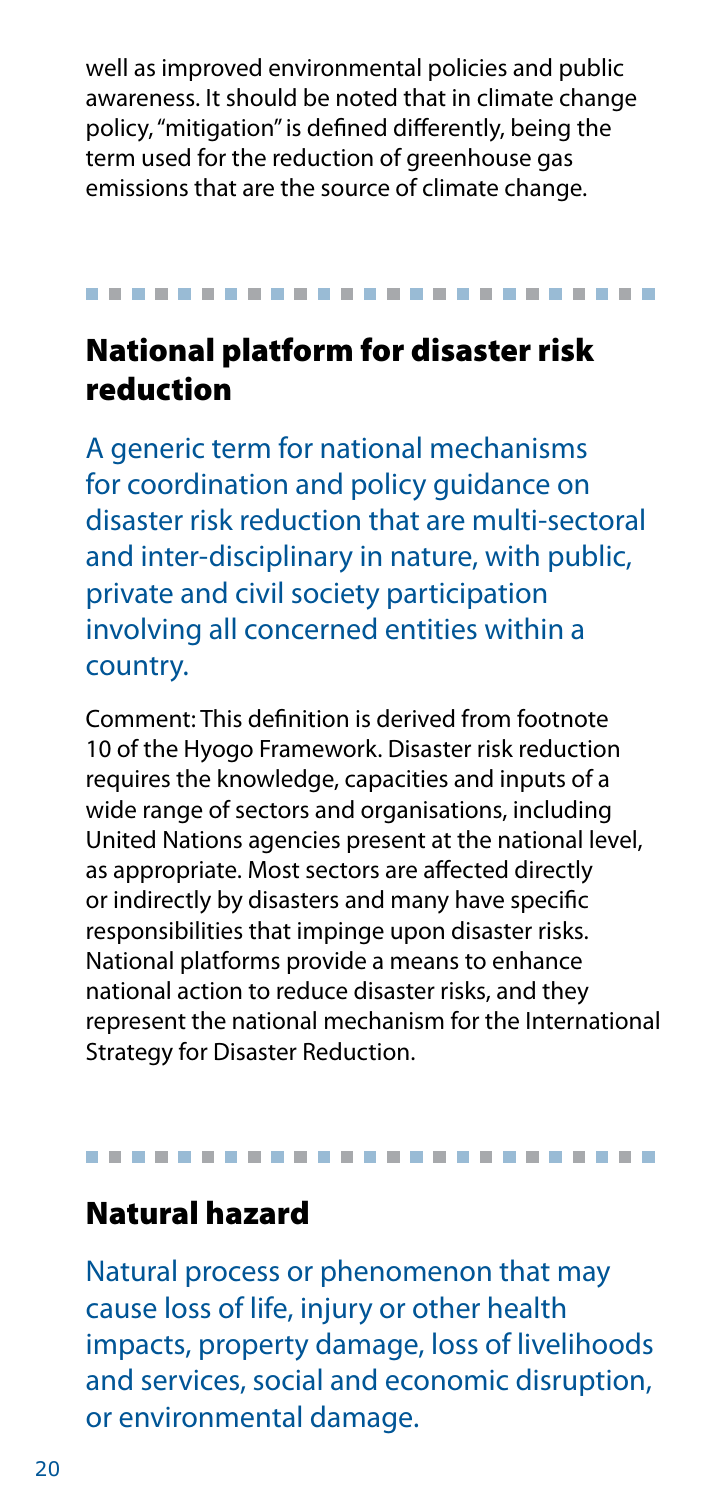Comment: Natural hazards are a sub-set of all hazards. The term is used to describe actual hazard events as well as the latent hazard conditions that may give rise to future events. Natural hazard events can be characterized by their magnitude or intensity, speed of onset, duration, and area of extent. For example, earthquakes have short durations and usually affect a relatively small region, whereas droughts are slow to develop and fade away and often affect large regions. In some cases hazards may be coupled, as in the flood caused by a hurricane or the tsunami that is created by an earthquake.

#### -----------------------

#### Preparedness

The knowledge and capacities developed by governments, professional response and recovery organizations, communities and individuals to effectively anticipate, respond to, and recover from, the impacts of likely, imminent or current hazard events or conditions.

Comment: Preparedness action is carried out within the context of disaster risk management and aims to build the capacities needed to efficiently manage all types of emergencies and achieve orderly transitions from response through to sustained recovery. Preparedness is based on a sound analysis of disaster risks and good linkages with early warning systems, and includes such activities as contingency planning, stockpiling of equipment and supplies, the development of arrangements for coordination, evacuation and public information, and associated training and field exercises. These must be supported by formal institutional, legal and budgetary capacities. The related term "readiness" describes the ability to quickly and appropriately respond when required.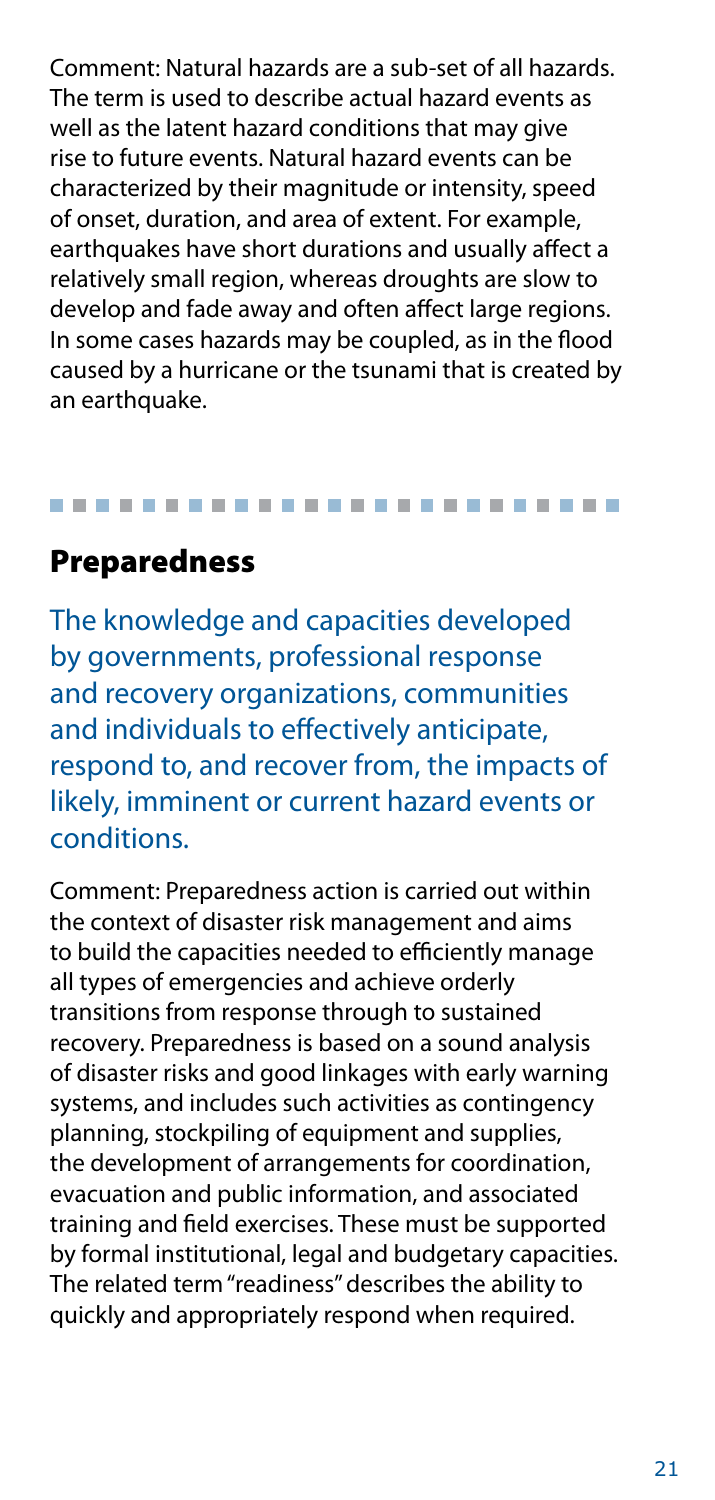#### **Prevention**

#### The outright avoidance of adverse impacts of hazards and related disasters.

Comment: Prevention (i.e. disaster prevention) expresses the concept and intention to completely avoid potential adverse impacts through action taken in advance. Examples include dams or embankments that eliminate flood risks, land-use regulations that do not permit any settlement in high risk zones, and seismic engineering designs that ensure the survival and function of a critical building in any likely earthquake. Very often the complete avoidance of losses is not feasible and the task transforms to that of mitigation. Partly for this reason, the terms prevention and mitigation are sometimes used interchangeably in casual use.

#### ....................

## Prospective disaster risk management \*

Management activities that address and seek to avoid the development of new or increased disaster risks.

Comment: This concept focuses on addressing risks that may develop in future if risk reduction policies are not put in place, rather than on the risks that are already present and which can be managed and reduced now. See also Corrective disaster risk management.

#### .........................

#### Public awareness

The extent of common knowledge about disaster risks, the factors that lead to disasters and the actions that can be taken individually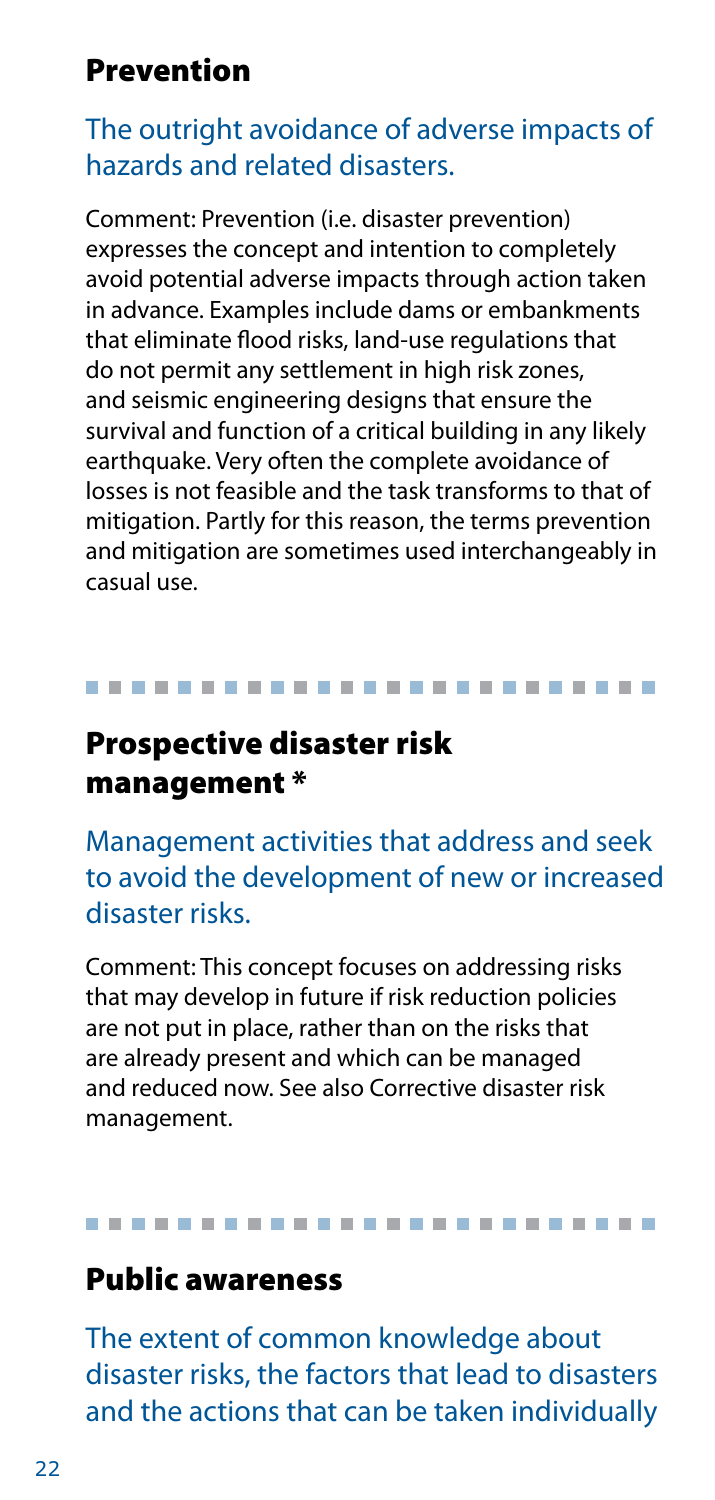#### and collectively to reduce exposure and vulnerability to hazards.

Comment: Public awareness is a key factor in effective disaster risk reduction. Its development is pursued, for example, through the development and dissemination of information through media and educational channels, the establishment of information centres, networks, and community or participation actions, and advocacy by senior public officials and community leaders.

#### ------------------------

# Recovery

The restoration, and improvement where appropriate, of facilities, livelihoods and living conditions of disaster-affected communities, including efforts to reduce disaster risk factors.

Comment: The recovery task of rehabilitation and reconstruction begins soon after the emergency phase has ended, and should be based on pre-existing strategies and policies that facilitate clear institutional responsibilities for recovery action and enable public participation. Recovery programmes, coupled with the heightened public awareness and engagement after a disaster, afford a valuable opportunity to develop and implement disaster risk reduction measures and to apply the "build back better" principle.

#### . . . . **The State** ---------

# Residual risk

The risk that remains in unmanaged form, even when effective disaster risk reduction measures are in place, and for which emergency response and recovery capacities must be maintained.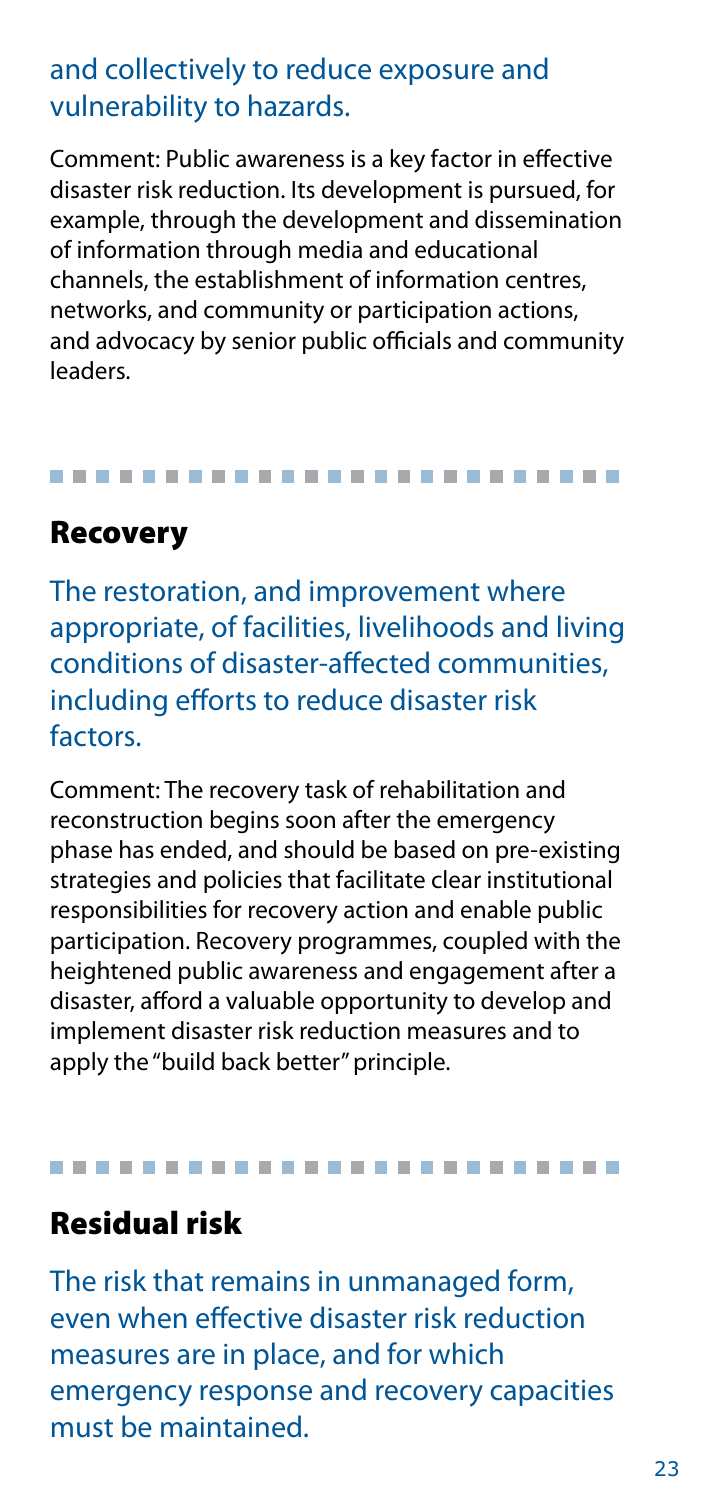Comment: The presence of residual risk implies a continuing need to develop and support effective capacities for emergency services, preparedness, response and recovery together with socio-economic policies such as safety nets and risk transfer mechanisms.

#### -------------------------

# Resilience

The ability of a system, community or society exposed to hazards to resist, absorb, accommodate to and recover from the effects of a hazard in a timely and efficient manner, including through the preservation and restoration of its essential basic structures and functions.

Comment: Resilience means the ability to "resile from" or "spring back from" a shock. The resilience of a community in respect to potential hazard events is determined by the degree to which the community has the necessary resources and is capable of organizing itself both prior to and during times of need.

#### . . . . . . . . .............

#### Response

The provision of emergency services and public assistance during or immediately after a disaster in order to save lives, reduce health impacts, ensure public safety and meet the basic subsistence needs of the people affected.

Comment: Disaster response is predominantly focused on immediate and short-term needs and is sometimes called "disaster relief". The division between this response stage and the subsequent recovery stage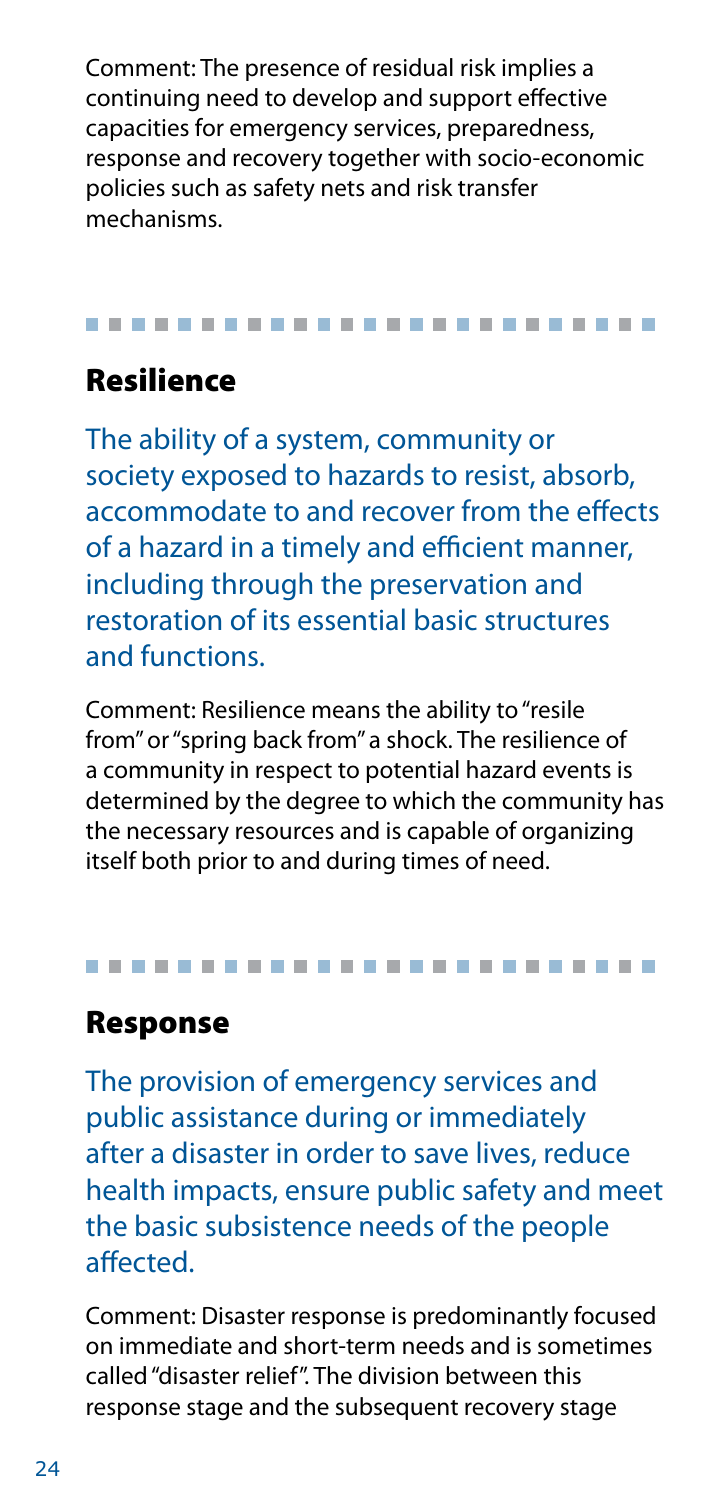is not clear-cut. Some response actions, such as the supply of temporary housing and water supplies, may extend well into the recovery stage.

#### ........................

#### **Retrofitting**

Reinforcement or upgrading of existing structures to become more resistant and resilient to the damaging effects of hazards.

Comment: Retrofitting requires consideration of the design and function of the structure, the stresses that the structure may be subject to from particular hazards or hazard scenarios, and the practicality and costs of different retrofitting options. Examples of retrofitting include adding bracing to stiffen walls, reinforcing pillars, adding steel ties between walls and roofs, installing shutters on windows, and improving the protection of important facilities and equipment.

#### .........................

# Risk

#### The combination of the probability of an event and its negative consequences.

Comment: This definition closely follows the definition of the ISO/IEC Guide 73. The word "risk" has two distinctive connotations: in popular usage the emphasis is usually placed on the concept of chance or possibility, such as in "the risk of an accident"; whereas in technical settings the emphasis is usually placed on the consequences, in terms of "potential losses" for some particular cause, place and period. It can be noted that people do not necessarily share the same perceptions of the significance and underlying causes of different risks.

*See other risk-related terms in the Terminology: Acceptable risk; Corrective disaster risk management;*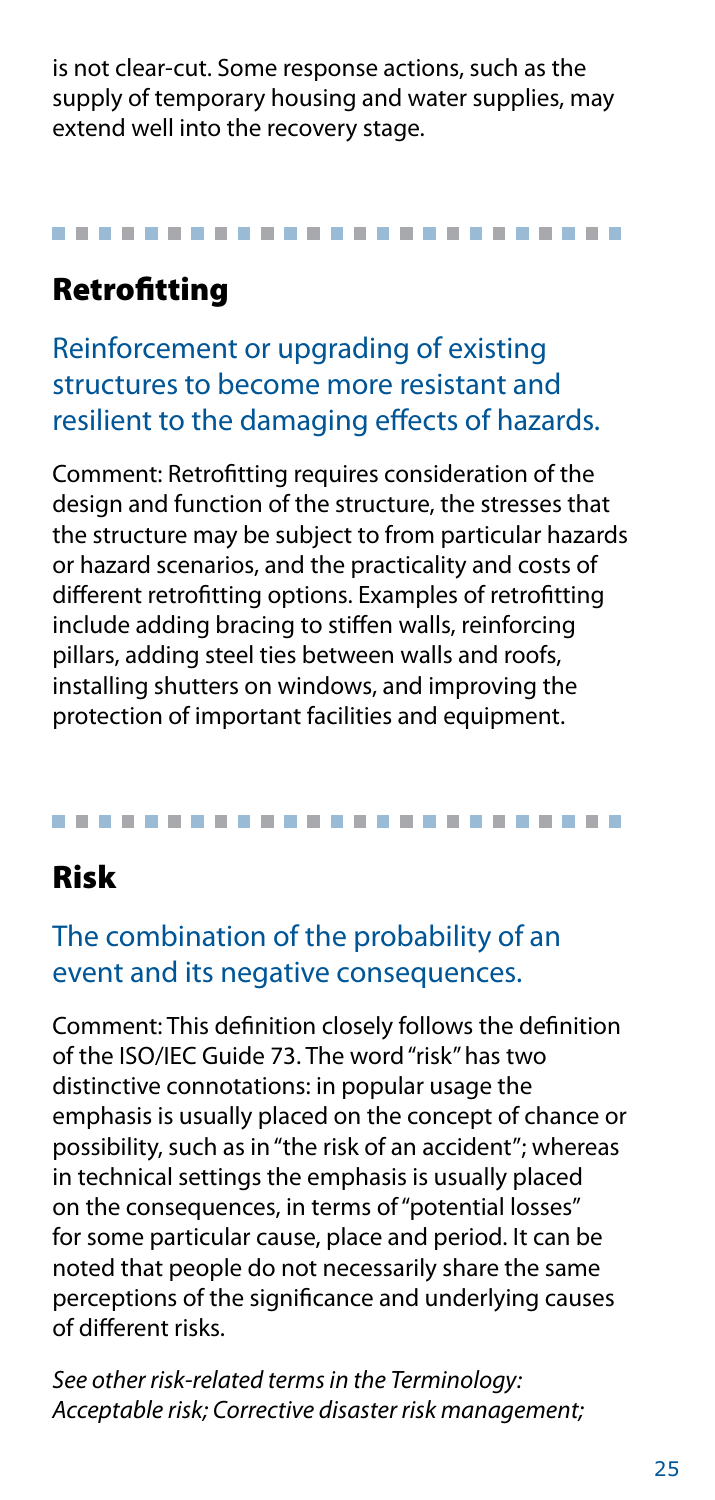*Disaster risk; Disaster risk management; Disaster risk reduction; Disaster risk reduction plans; Extensive risk; Intensive risk; Prospective disaster risk management; Residual risk; Risk assessment; Risk management; Risk transfer.*

#### . . .

#### Risk assessment

A methodology to determine the nature and extent of risk by analysing potential hazards and evaluating existing conditions of vulnerability that together could potentially harm exposed people, property, services, livelihoods and the environment on which they depend.

Comment: Risk assessments (and associated risk mapping) include: a review of the technical characteristics of hazards such as their location, intensity, frequency and probability; the analysis of exposure and vulnerability including the physical social, health, economic and environmental dimensions; and the evaluation of the effectiveness of prevailing and alternative coping capacities in respect to likely risk scenarios. This series of activities is sometimes known as a risk analysis process.

#### . . . . . . . . . . . . . -------

#### Risk management

The systematic approach and practice of managing uncertainty to minimize potential harm and loss.

Comment: Risk management comprises risk assessment and analysis, and the implementation of strategies and specific actions to control, reduce and transfer risks. It is widely practiced by organizations to minimise risk in investment decisions and to address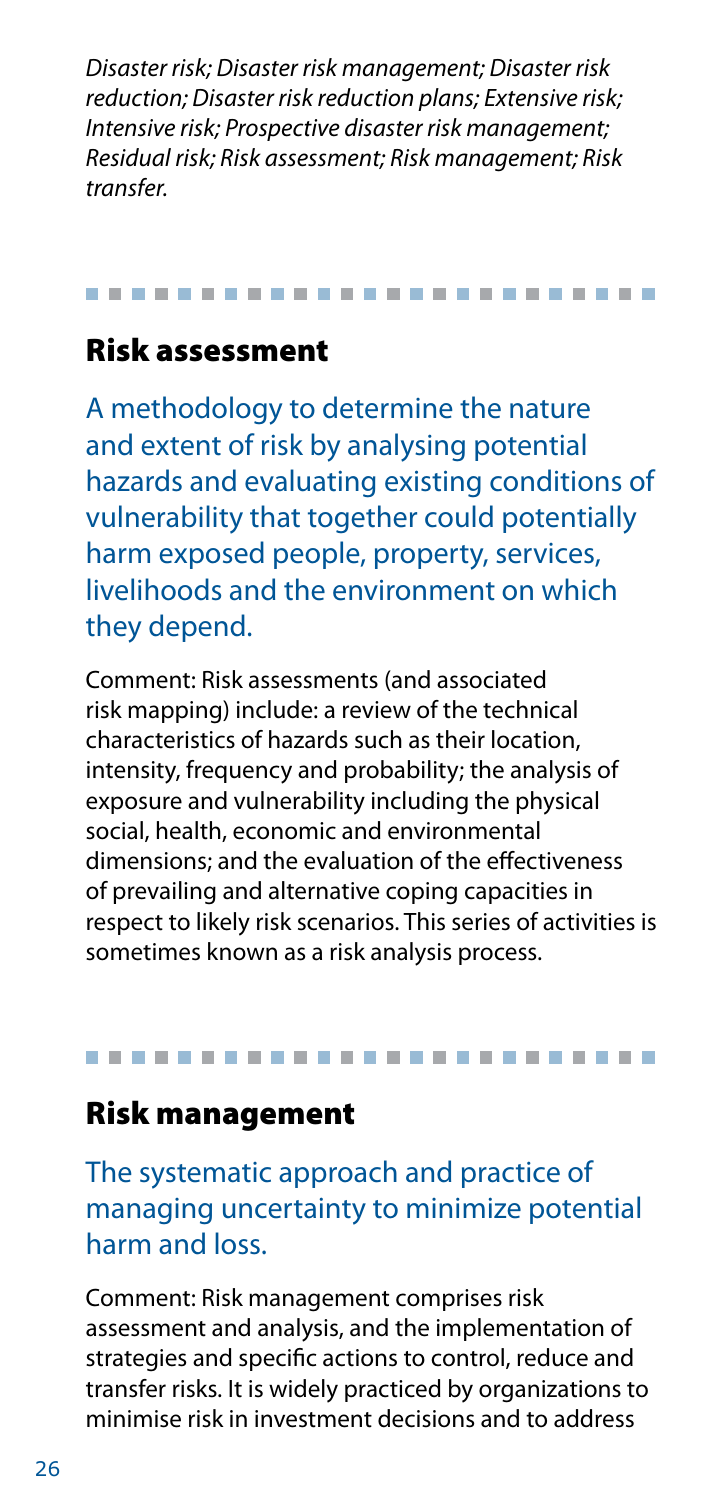operational risks such as those of business disruption, production failure, environmental damage, social impacts and damage from fire and natural hazards. Risk management is a core issue for sectors such as water supply, energy and agriculture whose production is directly affected by extremes of weather and climate.

#### -------------------------

# Risk transfer

The process of formally or informally shifting the financial consequences of particular risks from one party to another whereby a household, community, enterprise or state authority will obtain resources from the other party after a disaster occurs, in exchange for ongoing or compensatory social or financial benefits provided to that other party.

Comment: Insurance is a well-known form of risk transfer, where coverage of a risk is obtained from an insurer in exchange for ongoing premiums paid to the insurer. Risk transfer can occur informally within family and community networks where there are reciprocal expectations of mutual aid by means of gifts or credit, as well as formally where governments, insurers, multi-lateral banks and other large risk-bearing entities establish mechanisms to help cope with losses in major events. Such mechanisms include insurance and re-insurance contracts, catastrophe bonds, contingent credit facilities and reserve funds, where the costs are covered by premiums, investor contributions, interest rates and past savings, respectively.

#### --------. . . .

## Socio-natural hazard \*

The phenomenon of increased occurrence of certain geophysical and hydrometeorological hazard events, such as landslides, flooding,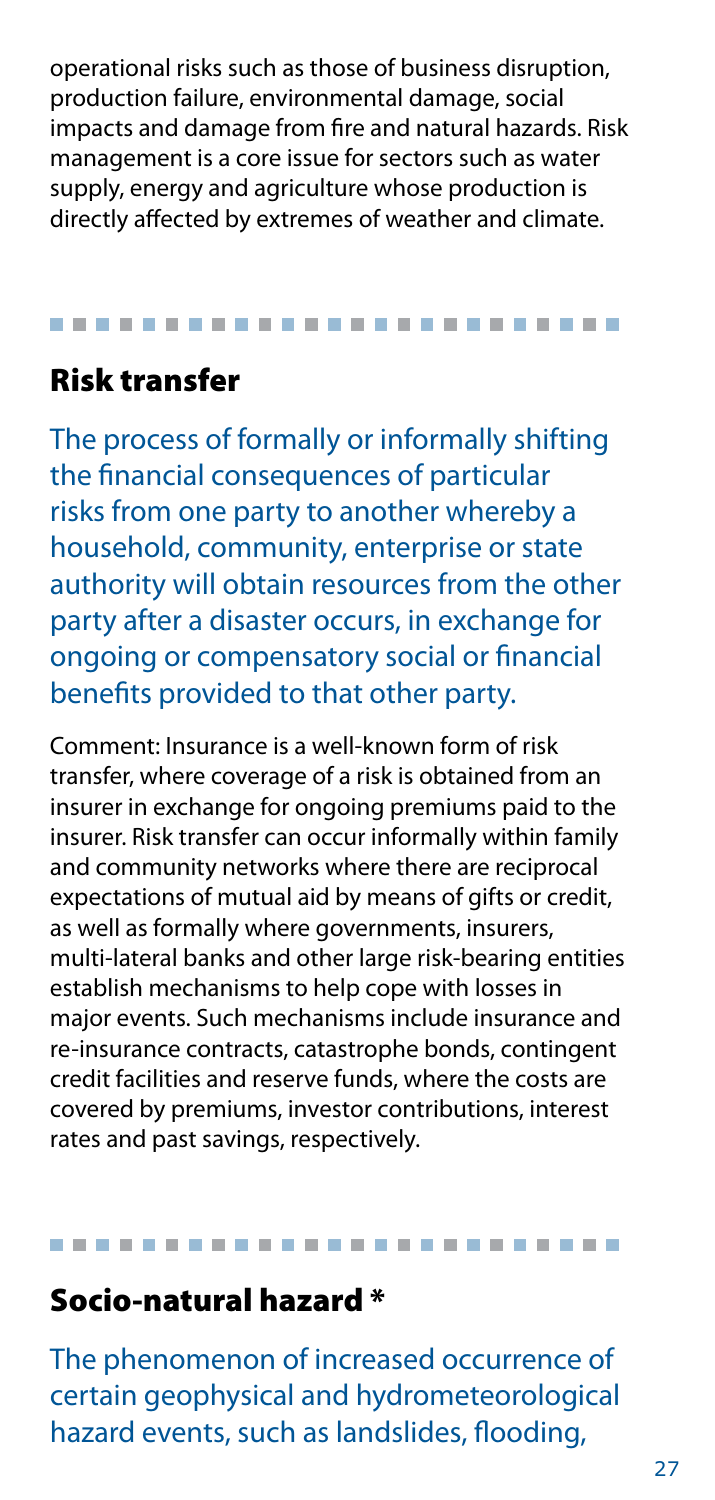land subsidence and drought, that arise from the interaction of natural hazards with overexploited or degraded land and environmental resources.

Comment: This term is used for the circumstances where human activity is increasing the occurrence of certain hazards beyond their natural probabilities. Evidence points to a growing disaster burden from such hazards. Socio-natural hazards can be reduced and avoided through wise management of land and environmental resources.

#### ........................

### Structural and non-structural measures

Structural measures: Any physical construction to reduce or avoid possible impacts of hazards, or application of engineering techniques to achieve hazardresistance and resilience in structures or systems;

Non-structural measures: Any measure not involving physical construction that uses knowledge, practice or agreement to reduce risks and impacts, in particular through policies and laws, public awareness raising, training and education.

Comment: Common structural measures for disaster risk reduction include dams, flood levies, ocean wave barriers, earthquake-resistant construction, and evacuation shelters. Common non-structural measures include building codes, land use planning laws and their enforcement, research and assessment, information resources, and public awareness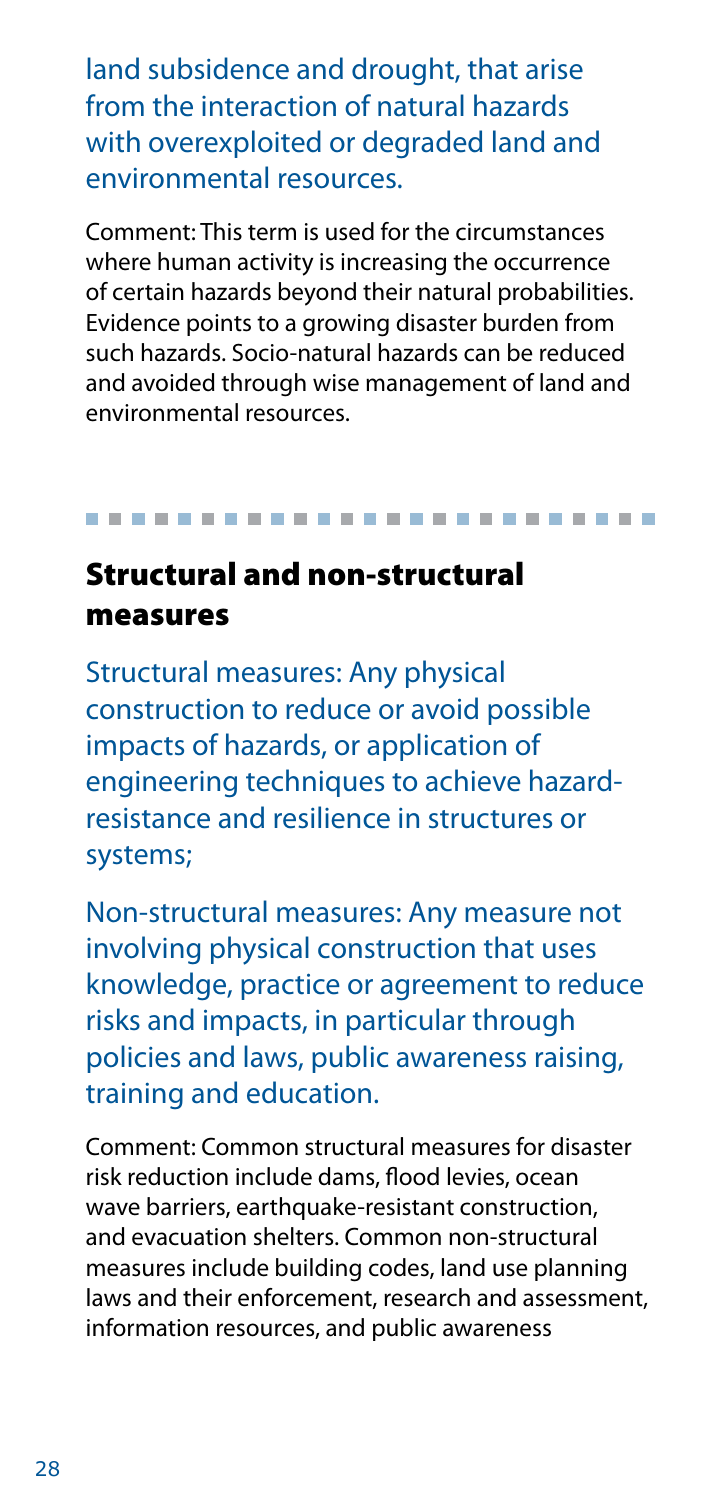programmes. Note that in civil and structural engineering, the term "structural" is used in a more restricted sense to mean just the load-bearing structure, with other parts such as wall cladding and interior fittings being termed non-structural.

#### **COL The State**

# Sustainable development

Development that meets the needs of the present without compromising the ability of future generations to meet their own needs.

Comment: This definition coined by the 1987 Brundtland Commission is very succinct but it leaves unanswered many questions regarding the meaning of the word development and the social, economic and environmental processes involved. Disaster risk is associated with unsustainable elements of development such as environmental degradation, while conversely disaster risk reduction can contribute to the achievement of sustainable development, through reduced losses and improved development practices.

#### ------------------------

#### Technological hazard

A hazard originating from technological or industrial conditions, including accidents, dangerous procedures, infrastructure failures or specific human activities, that may cause loss of life, injury, illness or other health impacts, property damage, loss of livelihoods and services, social and economic disruption, or environmental damage.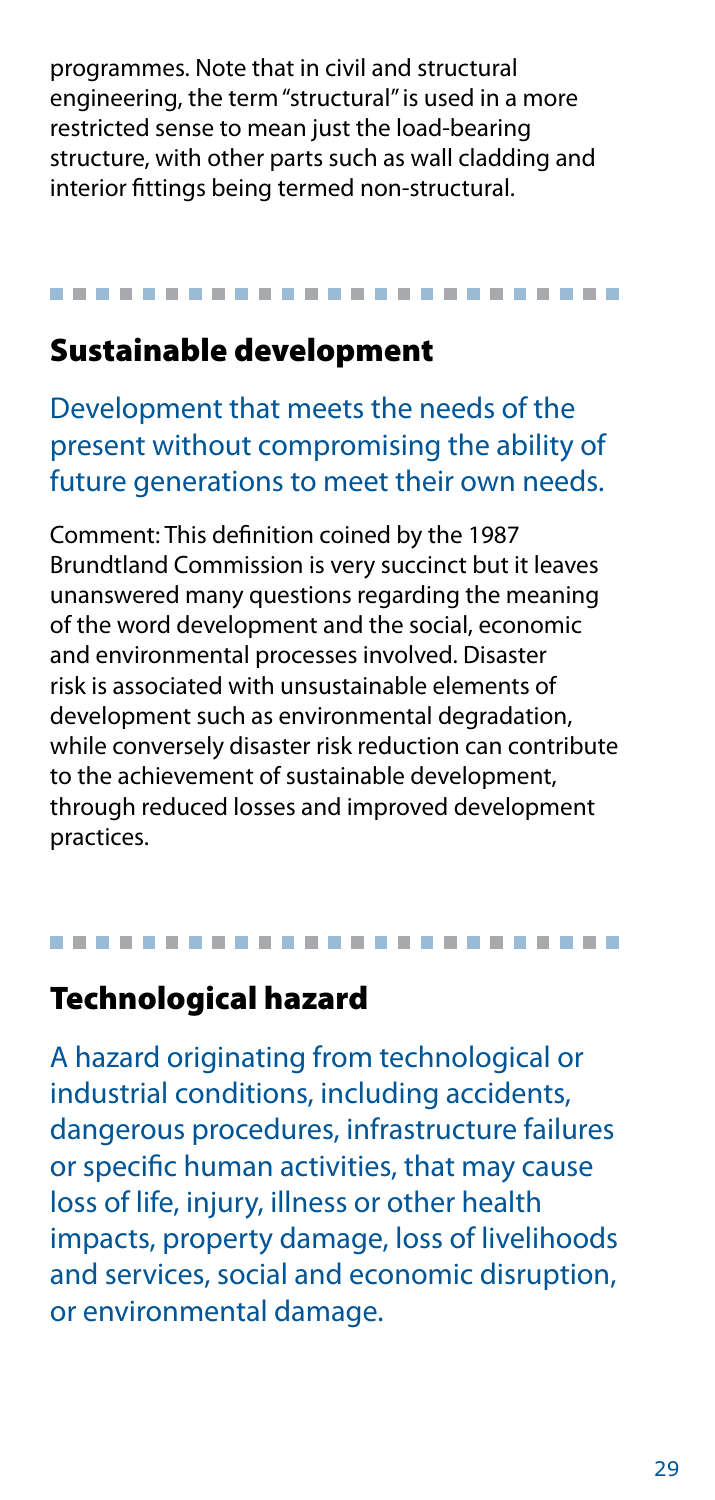Comment: Examples of technological hazards include industrial pollution, nuclear radiation, toxic wastes, dam failures, transport accidents, factory explosions, fires, and chemical spills. Technological hazards also may arise directly as a result of the impacts of a natural hazard event.

# Vulnerability

The characteristics and circumstances of a community, system or asset that make it susceptible to the damaging effects of a hazard.

Comment: There are many aspects of vulnerability, arising from various physical, social, economic, and environmental factors. Examples may include poor design and construction of buildings, inadequate protection of assets, lack of public information and awareness, limited official recognition of risks and preparedness measures, and disregard for wise environmental management. Vulnerability varies significantly within a community and over time. This definition identifies vulnerability as a characteristic of the element of interest (community, system or asset) which is independent of its exposure. However, in common use the word is often used more broadly to include the element's exposure.

\* Emerging new concepts that are not in widespread use but are of growing professional relevance; the definition of these terms remain to be widely consulted upon and may change in future.